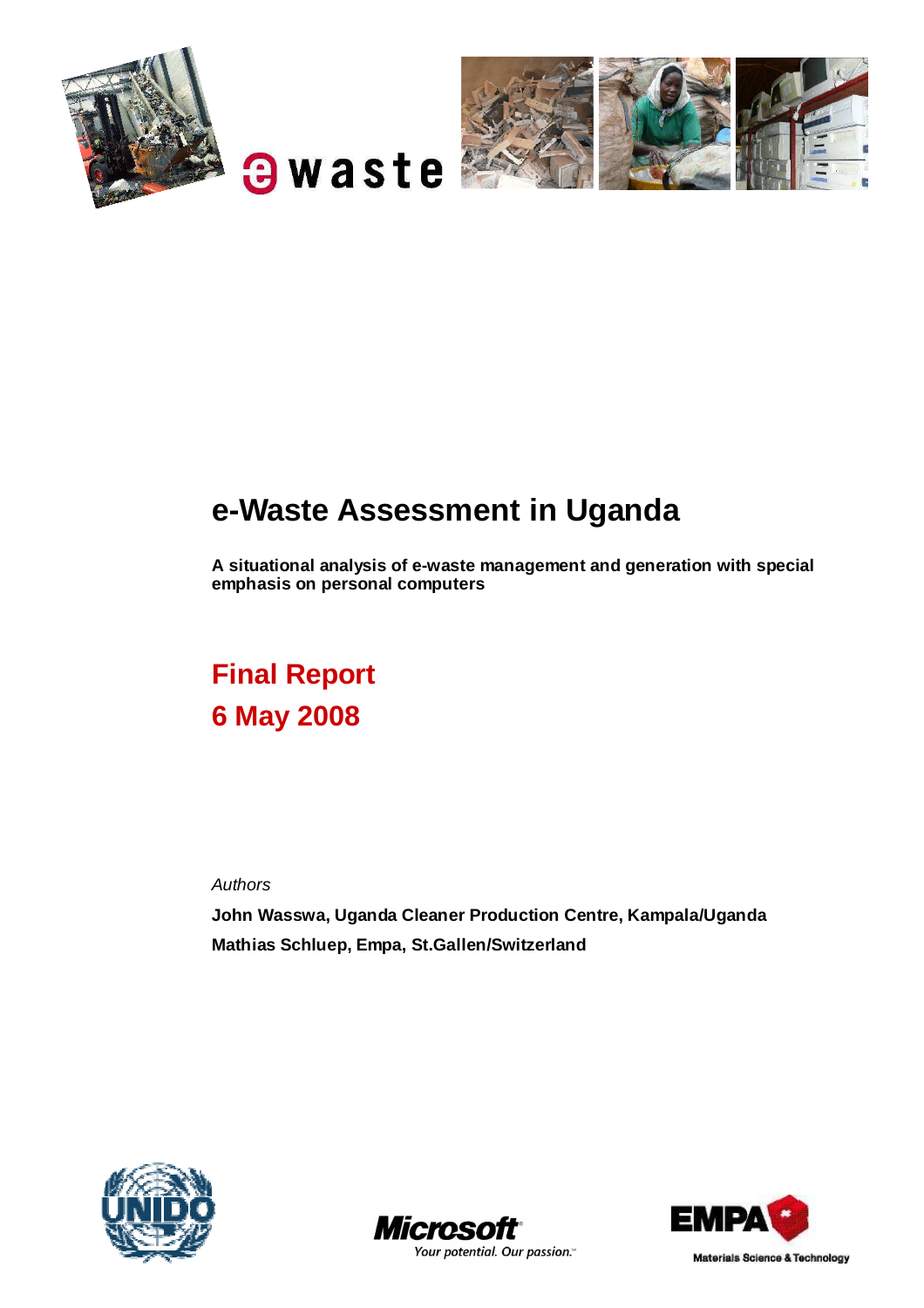

#### **Table of Contents**

| 1 |     |        |  |  |  |
|---|-----|--------|--|--|--|
| 2 |     |        |  |  |  |
|   | 2.1 |        |  |  |  |
|   | 2.2 |        |  |  |  |
|   | 2.3 |        |  |  |  |
|   | 2.4 |        |  |  |  |
| 3 |     |        |  |  |  |
| 4 |     |        |  |  |  |
|   | 4.1 |        |  |  |  |
|   | 4.2 |        |  |  |  |
| 5 |     |        |  |  |  |
|   | 5.1 |        |  |  |  |
|   |     |        |  |  |  |
|   |     |        |  |  |  |
|   |     |        |  |  |  |
|   |     |        |  |  |  |
|   | 5.2 |        |  |  |  |
|   |     |        |  |  |  |
|   |     |        |  |  |  |
|   |     |        |  |  |  |
|   |     |        |  |  |  |
|   | 5.3 |        |  |  |  |
|   |     |        |  |  |  |
|   |     |        |  |  |  |
|   |     |        |  |  |  |
|   |     |        |  |  |  |
|   |     |        |  |  |  |
|   |     |        |  |  |  |
|   |     |        |  |  |  |
|   |     |        |  |  |  |
|   |     |        |  |  |  |
|   |     | 5.3.10 |  |  |  |
|   |     | 5.3.11 |  |  |  |
| 6 |     |        |  |  |  |
|   | 6.1 |        |  |  |  |
|   | 6.2 |        |  |  |  |
| 7 |     |        |  |  |  |
|   | 7.1 |        |  |  |  |
|   | 7.2 |        |  |  |  |
|   | 7.3 |        |  |  |  |
| 8 |     |        |  |  |  |
|   | 8.1 |        |  |  |  |
|   | 8.2 |        |  |  |  |
| 9 |     |        |  |  |  |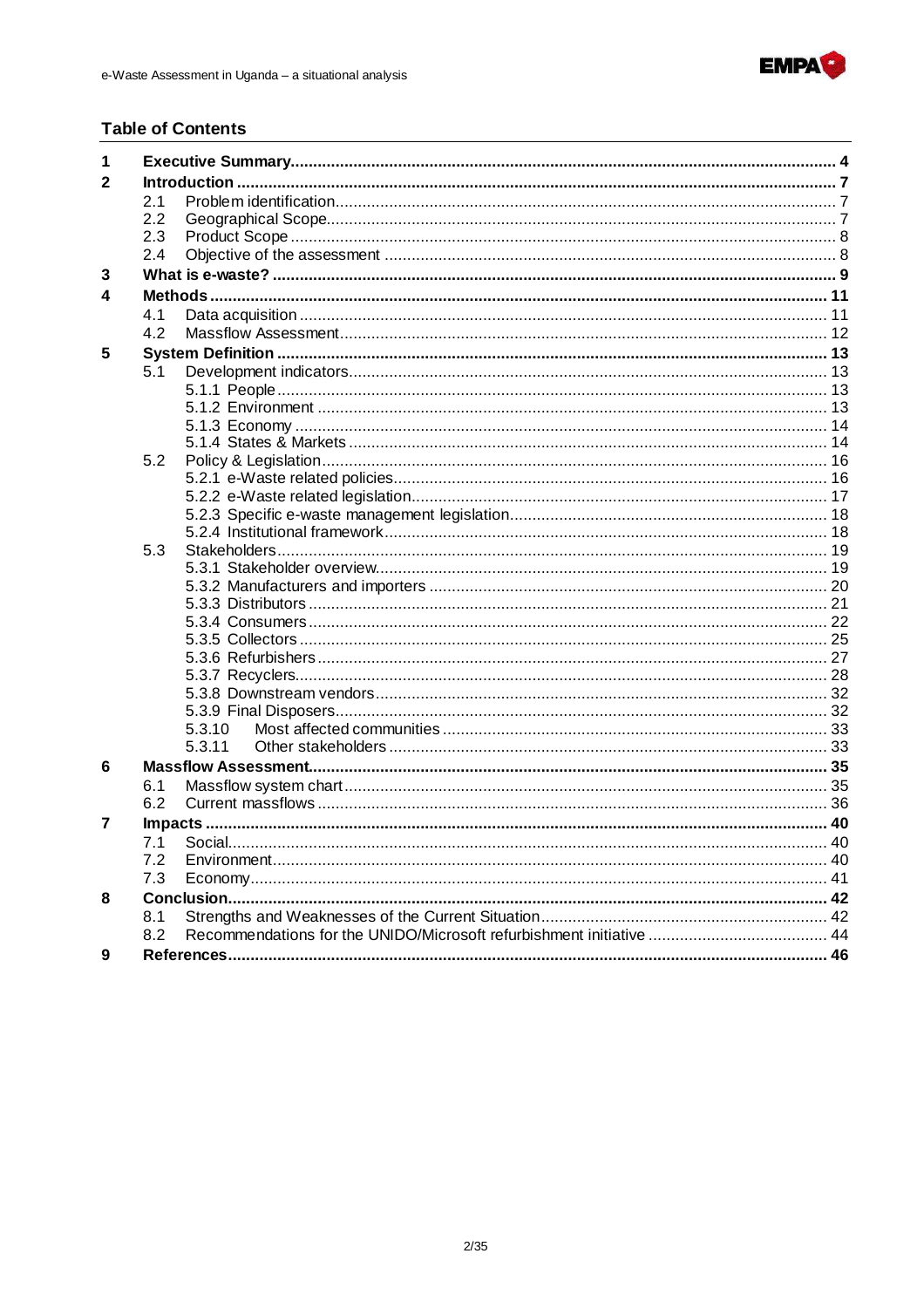

# **1 Executive Summary**

Within the framework of the partnership agreement that was signed in July 2006, UNIDO and Microsoft plan to make secondary PCs available to SMEs in developing economies in a safe and sustainable way. As part of this initiative it is intended to support the establishment of local sustainable e-waste recycling facilities.

The study's objectives are to provide a situational analysis with respect to the generation and management of electronic waste in Uganda. It aims:

- to provide the necessary data to define a solution for handling the e-waste associated with the UNIDO/Microsoft refurbishment project.
- to provide general data about the e-waste situation in Uganda and thus the study should also serve for further initiatives by other stakeholders, e.g. for the developing a policy framework, etc.

#### *Current situation*

There is currently no e-waste specific policy or legislation in Uganda. However, approx. 9 national (environmental) laws and approx. 9 signed international conventions have a bearing on e-waste.

Currently around 10 computers per 1,000 inhabitants are installed. This amounts to about 300'000 installed computers in 2007. The installed computers are mainly owned by governmental & educational Institution and NGOs ( $\sim$ 75 %), followed by large enterprises ( $\sim$ 20 %) and private households, SMEs and others ( $\sim$ 5%). According to Customs records 25,000 new computers and 4,000 second-hand computers were imported in 2007. There is evidence that due to the newly introduced "zero tax policy on importation of computers" a large portion of imported second-hand computers is not registered through customs and thus this number easily could double.

Government and large enterprises replace computers after 3-5 years and often auction them for second-hand use, where the computer is used for another 5-8 years. Imported second-hand computers through professional refurbishment centres have a life span of approx. 5 years. Based on this numbers it was estimated that around 53,000 computer units reached their end of life in 2007.

It is expected that only around 10% of those computers reach the waste stream, whereas the rest is kept in storage without being used. The 10% in the waste stream get collected by individuals, whereas material and parts are sold informally and the rest gets dumped informally. This suggests that Uganda has built up a computer waste stock of approx. 80,000 pieces. This equals to about 2,000 tons of computer waste (desktop unit and CRT screen) in total, which contains e.g. 80 tons of printed circuit boards and 400 tons of plastic. This numbers are hypothetical but represent a realistic order of magnitude.



*Analysis of generated end-of-life computers based on a life-span of second-hand computers of 5 years and new computers of 9 years*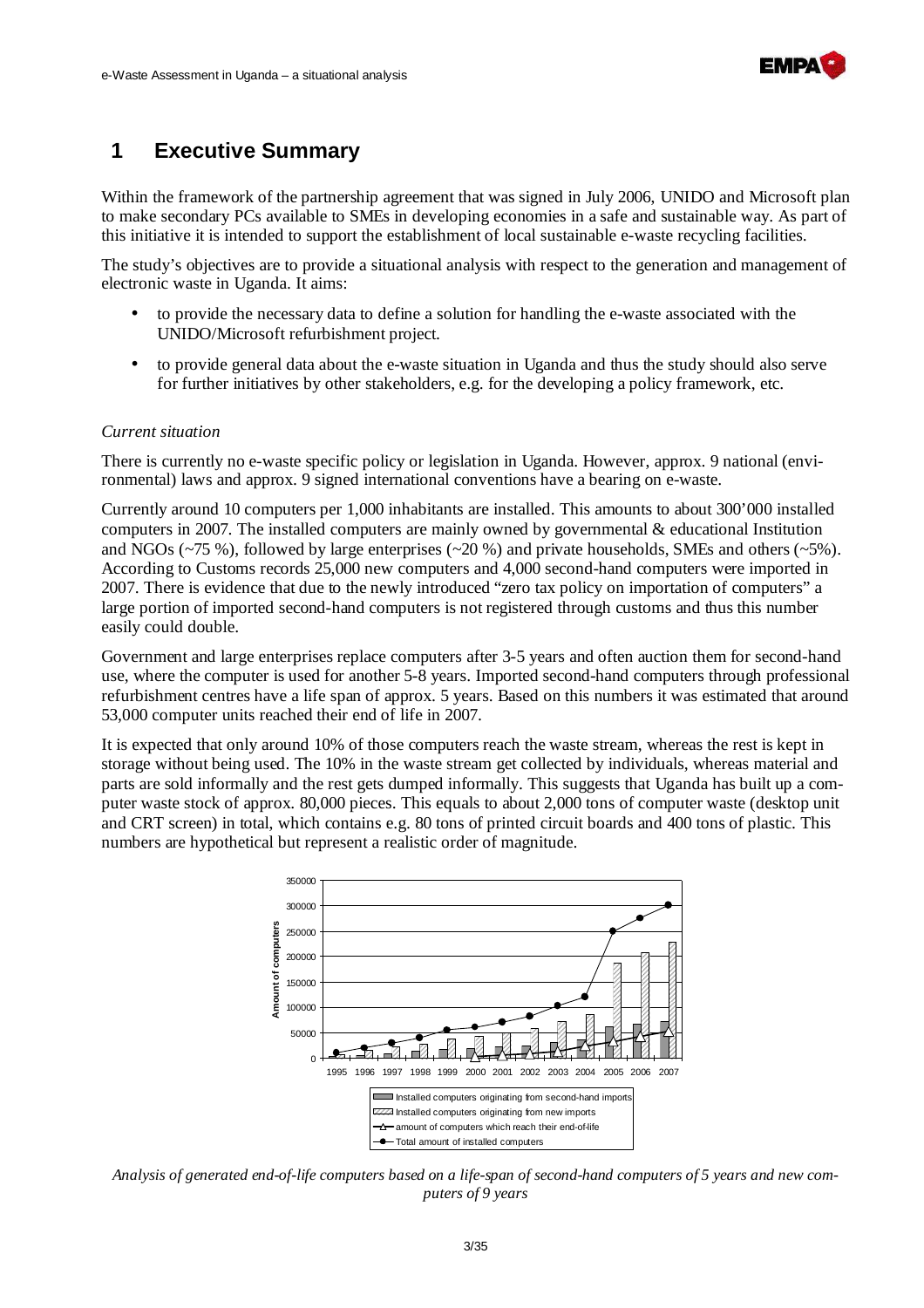

Formal e-waste recyclers do not exist in Uganda. However there are recycling options for different waste streams generated by a personal computer, which includes the plastic (needs investments to include plastic from e-waste), ferrous metals, aluminium and copper. There are no recycling options for printed wiring boards, cathode ray tubes and hazardous fractions, such as batteries. No signs were found for the existence of any informal leaching activities to extract precious metals from e-waste (e.g. gold recovery). It has to be expected that cables and probably other parts from electrical and electronic equipment are burned in open fires in order to recover copper.

| <b>Material fraction</b>             | <b>Recycling in Uganda</b> | Possible downstream partners                             |
|--------------------------------------|----------------------------|----------------------------------------------------------|
| Plastic                              | partially                  | Plastic Recycling Industries (U) Ltd (capable to recy-   |
|                                      |                            | cle e-waste plastic only with investments)               |
| Ferrous metals                       | yes                        | Steel rolling mills Ltd                                  |
| Aluminum                             | yes                        | Shumuk Aluminium Industries (U) Ltd                      |
| Copper                               | partially                  | H&H Ltd. (dismantling practice for cables unclear)       |
| Printed wiring boards (precious      | no                         | Not available in Uganda, export to Europe or Asia.       |
| metals)                              |                            |                                                          |
| CRT tubes (containing lead, beryl-   | no                         | Needs a hazardous waste treatment facility (special      |
| lium, phosphor, etc.)                |                            | incineration or controlled landfill) which is not avail- |
|                                      |                            | able in Uganda.                                          |
|                                      |                            | <b>Export to Europe</b>                                  |
| Hazardous fraction (PCB in capaci-   | no                         | Needs a hazardous waste treatment facility (special      |
| tors, mercury in backlights, batter- |                            | incineration or controlled landfill) which is not avail- |
| ies)                                 |                            | able in Uganda, Smaller capacitors and batteries can     |
|                                      |                            | be left on the PWB when sold to international smelt-     |
|                                      |                            | ers. Export to Europe                                    |

*Recycling options in Uganda for different waste streams generated by a personal computer* 

#### *Conclusion*

Considering the recent development in ICT imports of new and second-hand equipment and the already existing stock of computer waste it is expected that considerably more e-waste will show up on the street in short time. Hence it is the right time for Uganda to engage in addressing the problem of increasing e-waste volumes. Waiting too long with actions bears the risk of a developing informal sector and more informal dumping, with all its social and environmental drawbacks.

Results of this study underline that the idea to address the e-waste problem within the UNIDO/Microsoft refurbishment initiative was well anticipated. The initiative could play a pioneer role in Uganda in the responsible treatment of end-of-life computers. The manual disassembly of computer waste and further sales of the resulting material fractions can generate income for some of the fractions. However the correct disposal of the problematic fractions (especially CRT screens and batteries) will cost money. Thus it is expected that the sustainable recycling of computer waste in Uganda cannot be paid by the intrinsic value of the computer unit's material content. The UNIDO/Microsoft refurbishment initiative will need to have a strategy to cover recycling and disposal costs.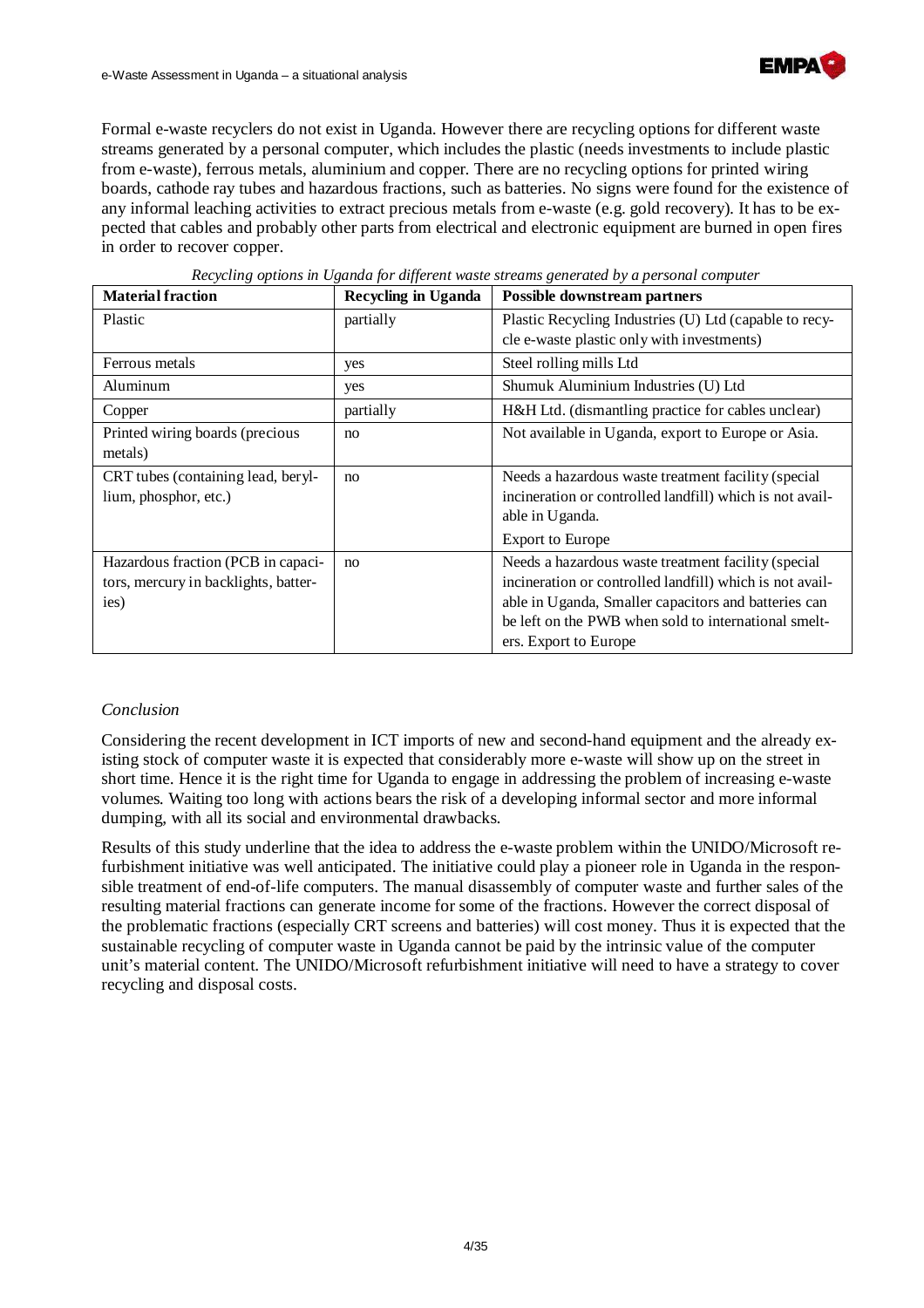

# **2 Introduction**

### **2.1 Problem identification**

Difficulty of access to hardware and software to leverage the benefits of ICT is particularly acute for small and medium enterprises (SMEs) in less developed countries. Within the framework of the partnership agreement that was signed in July 2006, UNIDO and Microsoft plan to make secondary PCs available to SMEs in developing economies in a safe and sustainable way. As part of this initiative it is intended to support the establishment of local sustainable e-waste recycling facilities.

The programme will develop a comprehensive refurbishment model, which addresses each stage of the refurbished computer programme - from the time it arrives in the recipient countries, all the way to its proper disposal. The UNIDO-MS refurbishment initiative addresses the proper disposal and recycling of the computers once they reach their end of life. E-waste is becoming an ever-growing challenge, not only in industrialized but also in developing countries, such as Uganda.

There is a rapidly increasing computer market in Uganda as a result of the government's policy to improve ICT and fight computer illiteracy in the country. However, there are no specific procedures of managing electronic waste within the country. Although the magnitude of the e-waste generation in Uganda cannot be stated with precision, the lack of a definite e-waste management policy and absence of disposal facilities for e-waste and hazardous materials in general within the country remains a subject of concern.

The UNIDO-MS initiative addresses this challenge in a responsible and innovative way and dedicates a project for the assessment and improvement of e-waste management related to the UNIDO-MS refurbishment initiative which could become a model for Uganda.

#### **2.2 Geographical Scope**

Uganda is located in East Africa and lies across the equator, about 800 kilometres inland from the Indian Ocean. It lies between 10 29' South and 40 12' North latitude, 290 34 East and 350 0' East longitude. The country is landlocked, bordered by Kenya in the East; Sudan in the North; Democratic Republic of Congo in the West; Tanzania in the South; and Rwanda in South West. It has an area of 241,038 square kilometres, of which the land area covers 197,323 square kilometres. The country has a developing, market economy based largely on agriculture which generates 90% of export earnings. The Gross National Production (GNP) per capita is among the lowest in the world. The country was divided into 80 districts, sub divided into lower administrative units. These are counties, sub-counties, parishes and villages or Local Council 1 (LC 1) with the aim of making administration and delivery of services easier.

Twenty years ago, 70% of the communication services were concentrated in urban areas, leaving the rural areas with the least access to communication services. As a result of the liberalization policies adopted by the government during the 1990s, the infrastructure situation has changed, with tremendous growth in communication and ICT infrastructure registered even in rural settings. However the level of infrastructure and services are way below the average compared with other economies in the World. Moreover most of the developments are still concentrated in urban areas.

For this reason the scope of this study included all main urban centres in the country with Kampala as the main focus.

### **2.3 Product Scope**

This study concentrates on personal computers and partly on associated CRT and LCD screens. The source of data in the report will be based on: Investigation/Survey at various levels and professional citizens; records, reports and policies from relevant government organs, none government organizations (NGOs) and the private sector; websites of government departments and NGOs; and interviews with importers, collectors,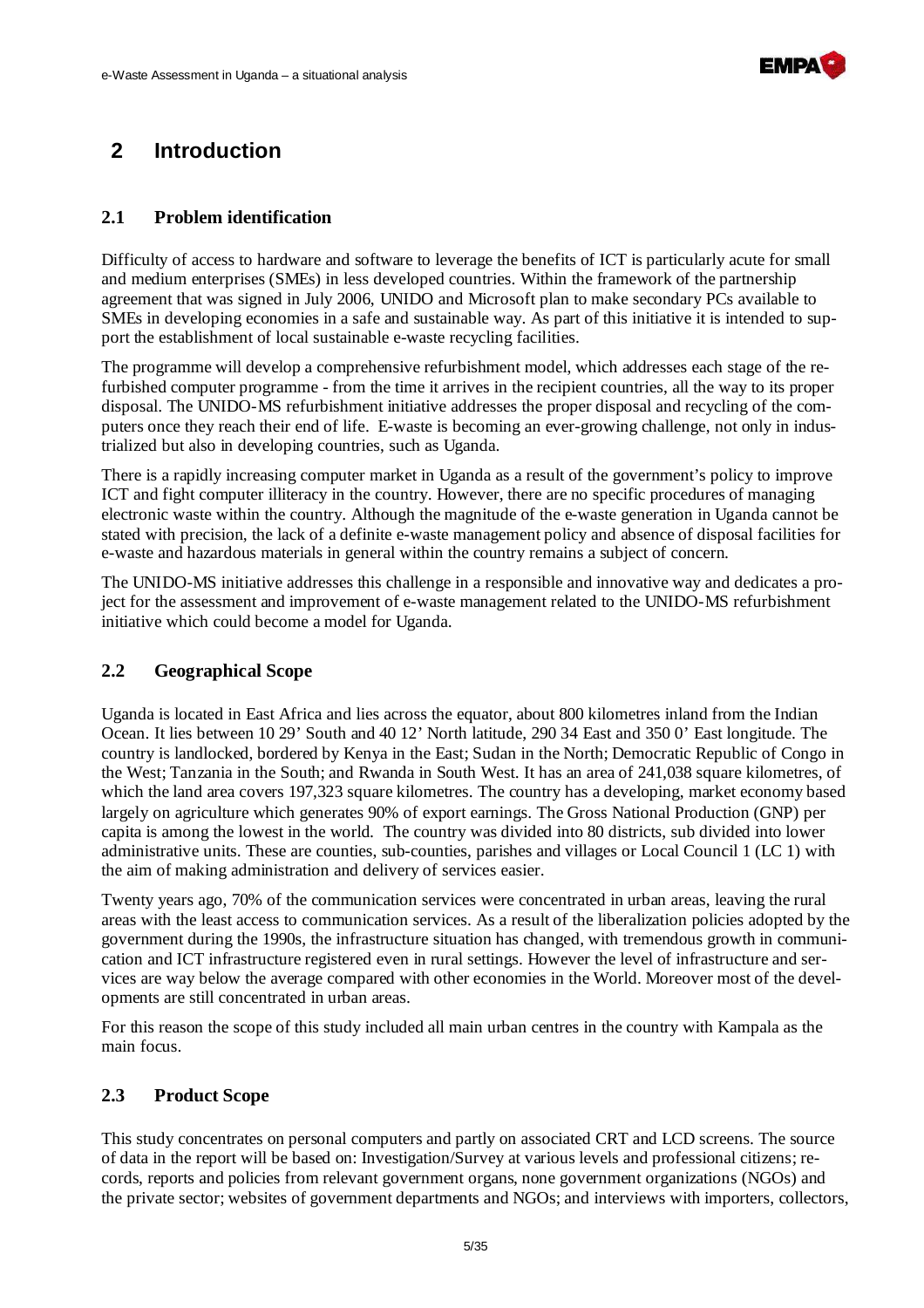

electronic products sellers, refurbishment centres, dismantlers in waste electronic products, distributing centres, second hand products exchange markets and end-users.

#### **2.4 Objective of the assessment**

The study's objectives are to provide a situational analysis with respect to the generation and management of electronic waste in Uganda. It aims

- to provide the necessary data to define a solution for handling the e-waste associated with the UNIDO/Microsoft refurbishment project. The definition of such a solution will be subject to a following study defining different possible business cases for incorporating a manual dismantling facility in the refurbishment operations.
- to provide general data about the e-waste situation in Uganda and thus the study should also serve for further initiatives by other stakeholders, e.g. for the developing a policy framework, etc.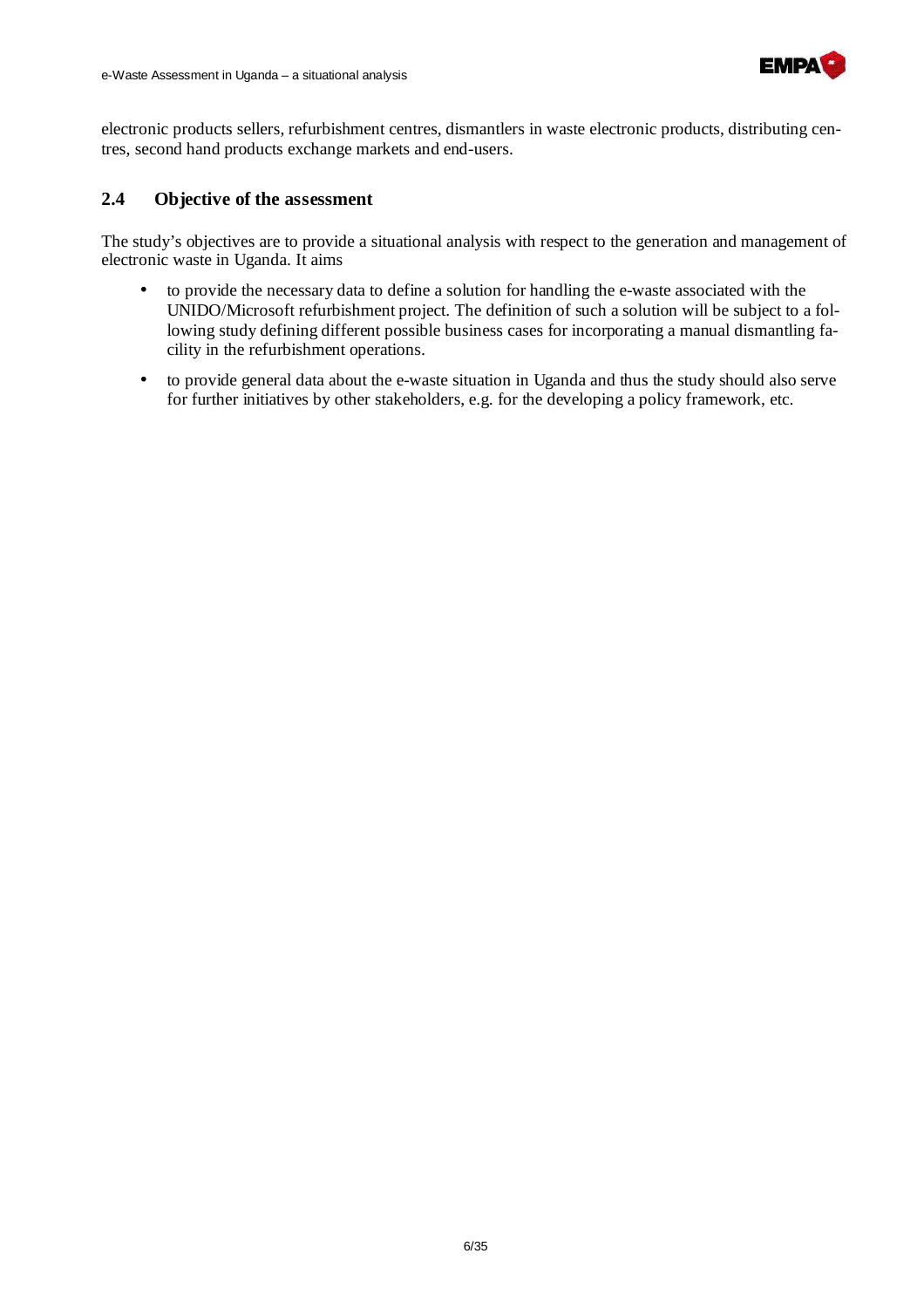

### **3 What is e-waste?**

Waste electrical and electronic equipment (WEEE) or e-waste for short is a generic term embracing various forms of electric and electronic equipment that have ceased to be of any value to their owners. In this article, we use the terms WEEE and e-waste synonymously and in accordance to the EU WEEE Directive. The categories according to the EU WEEE Directive are listed in Table 1.

*Table 1: WEEE categories according to the EU directive on WEEE* 

| No.            | Category                                                                    | Label             |
|----------------|-----------------------------------------------------------------------------|-------------------|
| 1              | Large household appliances                                                  | Large HH          |
| 2              | Small household appliances                                                  | Small HH          |
| 3              | IT and telecommunications equipment                                         | <b>ICT</b>        |
| $\overline{4}$ | Consumer equipment                                                          | <b>CE</b>         |
| 5              | Lighting equipment                                                          | Lighting          |
| 6              | Electrical and electronic tools                                             | $E & E$ tools     |
|                | (with the exception of large-scale stationary industrial tools)             |                   |
| $\tau$         | Toys, leisure and sports equipment                                          | <b>Toys</b>       |
| 8              | Medical devices (with the exception of all implanted and infected products) | Medical equipment |
| 9              | Monitoring and control instruments                                          | M & C             |
| 10             | Automatic dispensers                                                        | <b>Dispensers</b> |

When e-waste is disposed of or recycled without any controls, there are predictable negative impacts on the environment and human health. E-waste contains more than 1000 different substances, many of which are toxic, such as lead, mercury, arsenic, cadmium, selenium, hexavalent chromium, and flame retardants that create dioxins emissions when burned. About 70 % of the heavy metals (mercury and cadmium) in US landfills come from electronic waste. Consumer electronics make up 40 % of the lead in landfills. These toxins can cause brain damage, allergic reactions and cancer. E-waste contains considerable quantities of valuable materials such as precious metals. Early generation PCs used to contain up to 4 g of gold each; however this has decreased to about 1 g today. The value of ordinary metals contained in e-waste is also very high: 1 ton of e-waste contains up to 0.2 tons of copper, which can be sold for about 1000 US\$ at the current world price (as of 2007). Recycling e-waste has the potential therefore to be an attractive business.

Given the diverse range of materials found in WEEE, it is difficult to give a generalised material composition for the entire waste stream (Figure 1). However, most studies examine five categories of materials: ferrous metals, non-ferrous metals, glass, plastics and other.

According to the European Topic Centre on Resource and Waste Management (ETC/RWM), iron and steel are the most common materials found in electrical and electronic equipment and account for almost half of the total weight of WEEE. Plastics are the second largest component by weight representing approximately 21% of WEEE. Non-ferrous metals, including precious metals, represent approximately 13% of the total weight of WEEE (with copper accounting for 7%).



*Figure 1: Material composition of PC/servers, Laptops and CRT monitors (SWICO Recycling Guarantee 2007)*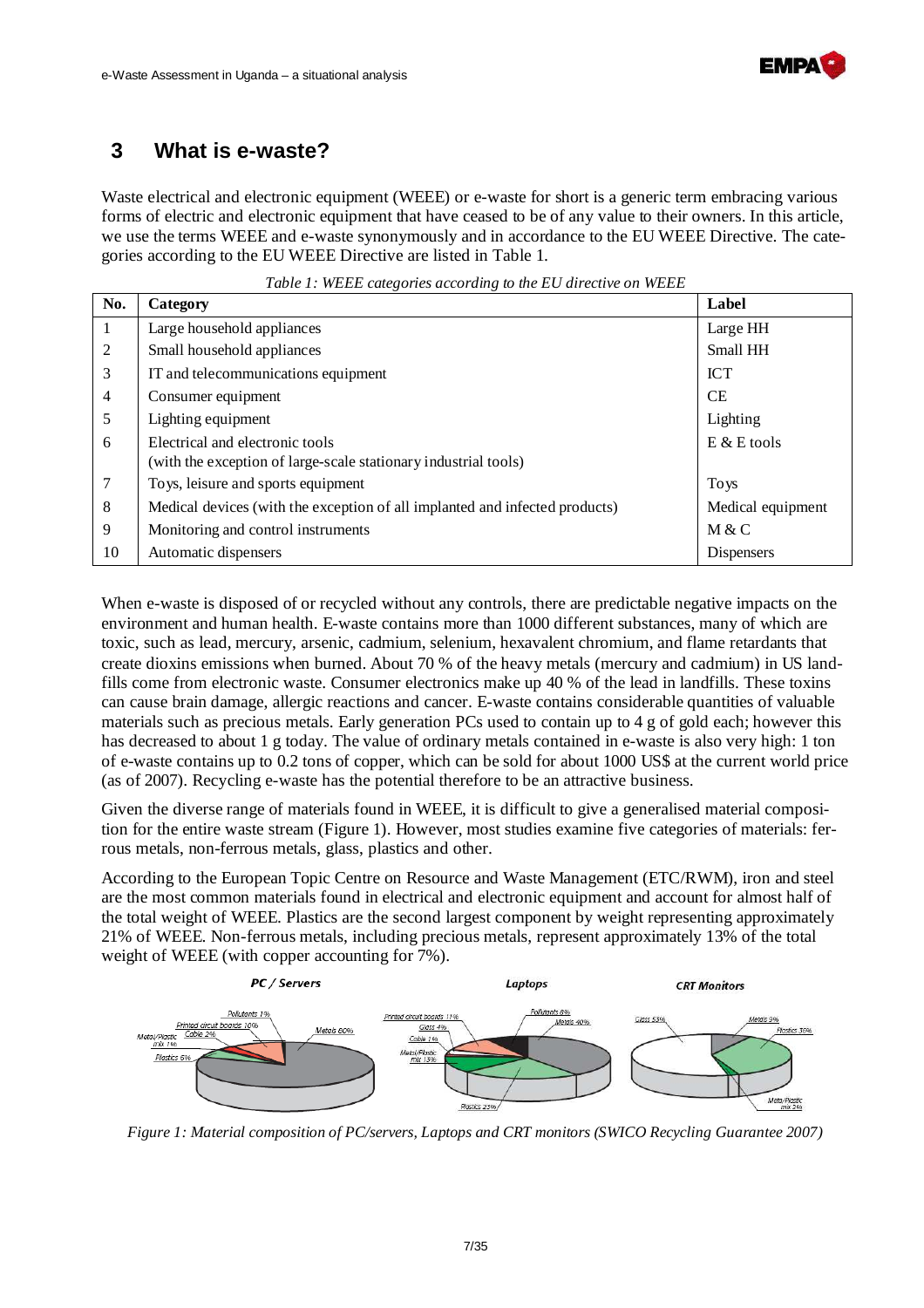

## **4 Methods**

#### **4.1 Data acquisition**

#### *Literature*

There is no specific literature on e-waste generation and management available for Uganda. However some literature analyzing solid waste in general and studies regarding the development of the ICT sector in Uganda could be identified. In addition statistical data could be obtained through internet sources and government records.

Importers of EEE were identified by a comprehensive review of customs verification records from Uganda Revenue Authority, a government organ under the Ministry of Finance which examines and verifies for taxation/tax exemption all goods imported into the country. Distributors of EEE were identified through internet search.

Information on existing policies, laws and regulations within the country concerning generation, distribution, handling/management and disposal of e-waste in Uganda has been obtained by literature search from the ministry responsible for Information and Communication Technology (ICT), Education Ministry, the ministry responsible for Trade and Industry and National Environment Management Authority (NEMA), a government body that oversees and regulates all environment issues within the country.

#### *Questionnaires*

Questionnaires were used to get an overview of the consumer behaviour of various stakeholders. In addition they were designed to retrieve further information about the presence and nature of possible informal recyclers and the purpose for which e-waste is used.

Questionnaires were sent to government institutions, NGOs, education institutions and businesses (Appendix 1) and were designed to extract the following:

- The number of computers and related peripherals possessed by an institution
- Life span of the of the computers and related peripherals
- What happens to obsolete computers
- Major obstacles in management of obsolete computers
- Opinion on the existing policies, among others.

Information obtained from literature search together with that extracted by use of questionnaires has been used to describe and quantify the flows and stocks of the products generating e-wastes in Uganda

#### *Interviews*

Personal interview have been conducted with various experts in order to obtain or complement information. Appendix 2 provides a list of the people interviewed in the course of this study.

#### **4.2 Massflow Assessment**

Material flow analysis method was selected for this assessment. The system and mathematical descriptions are well described in Empa's e-Waste Assessment Methodology (Empa 2007) and applied in other e-waste assessment studies (Steubing, 2007).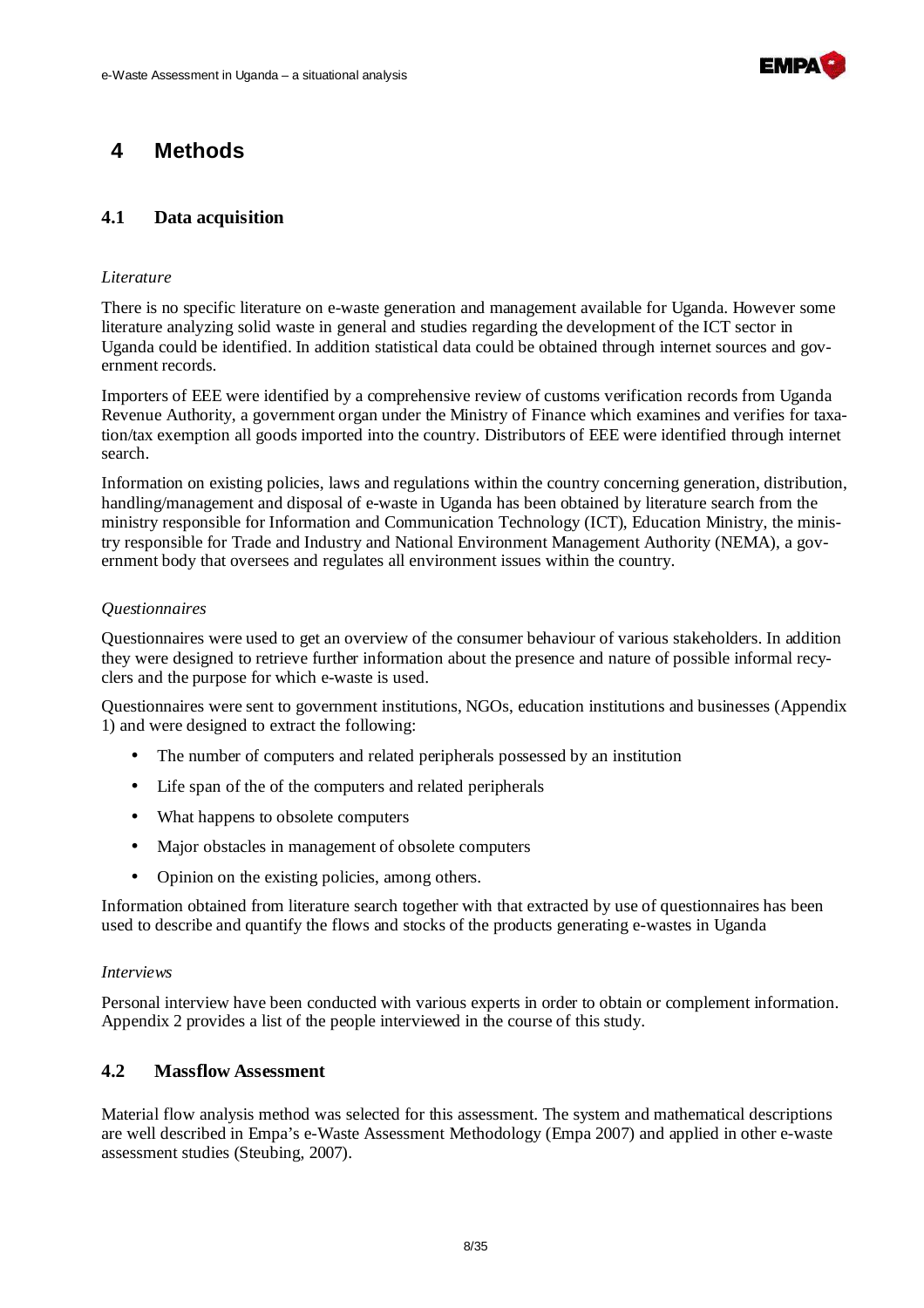

## **5 System Definition**

#### **5.1 Development indicators**

#### **5.1.1 People**

Uganda's population is made up of different ethnic groups with varying customs and norms. These play a major role in shaping the behaviours and ways of life of the people in the country. Some of the traditional values have changed due to the integration of the people as a result of migration and/or intermarriages. Some cultural groupings are headed by traditional kings or chiefs who are not politically elected but have an indirect role in community governance and moral build up. There are a number of languages spoken because of the many tribes in Uganda; however English is the official language. The Swahili language is being promoted in the spirit of Regional Socio-Economic Corporation, and integration of the East African Community.

The level of urbanization is only 12.3 percent with urban unemployment rate estimated at 5.4 percent while that for rural areas is estimated at 2.0 percent (Uganda Bureau of Statistics 2002).

| <b>Indicator</b>                                              | Year | Value |
|---------------------------------------------------------------|------|-------|
| Population, total (in Mio)                                    | 2005 | 28.8  |
| Population growth (annual %)                                  | 2005 | 3.5   |
| Economically active children, total (% of children ages 7-14) | 2003 | 13.1  |
| Unemployment, total (% of total labor force)                  | 2003 | 3.2   |
| GINI index                                                    | 2002 | 45.7  |

*Table 2: Development indicators for Uganda with a bearing on e-waste, section "People" (World Bank 2007)* 

#### **5.1.2 Environment**

Major environmental problems in Uganda include industrial and domestic waste pollution, overgrazing, deforestation, and primitive agricultural methods. Attempts aimed at controlling mosquitoes and tsetse flies have involved the use of hazardous chemicals. Industrial and domestic pollution also threaten the country's water supply whose major source is Lake Victoria (NEMA 2007).

Although Uganda is one of the least urbanized countries in the world in absolute terms, the urban population is growing. Beginning from below one million in 1969, the urban population increased to around 3 million in 2002. The urban population is also growing faster (3.7%) than the national average (3.4%). The growth in the urban population means that pollution issues such as solid waste management, and the provision of adequate safe water and acceptable levels of sanitation coverage will have to be addressed.

*Table 3: Development indicators for Uganda with a bearing on e-waste, section "Environment" (World Bank 2007)*

| Indicator                                                                | Year | <b>Value</b> |
|--------------------------------------------------------------------------|------|--------------|
| Land area (sq. km)                                                       | 2005 |              |
| Population in largest city (in Mio)                                      | 2005 | 1.3          |
| Population in urban agglomerations $> 1$ million (% of total population) | 2005 | 4.6          |
| Rural population (% of total population)                                 | 2005 | 87.4         |
| Urban population (% of total)                                            | 2005 | 12.6         |
| Household size national (number of people)                               | 1991 | 4.9          |
| Household size urban (number of people)                                  | 1991 | 4.0          |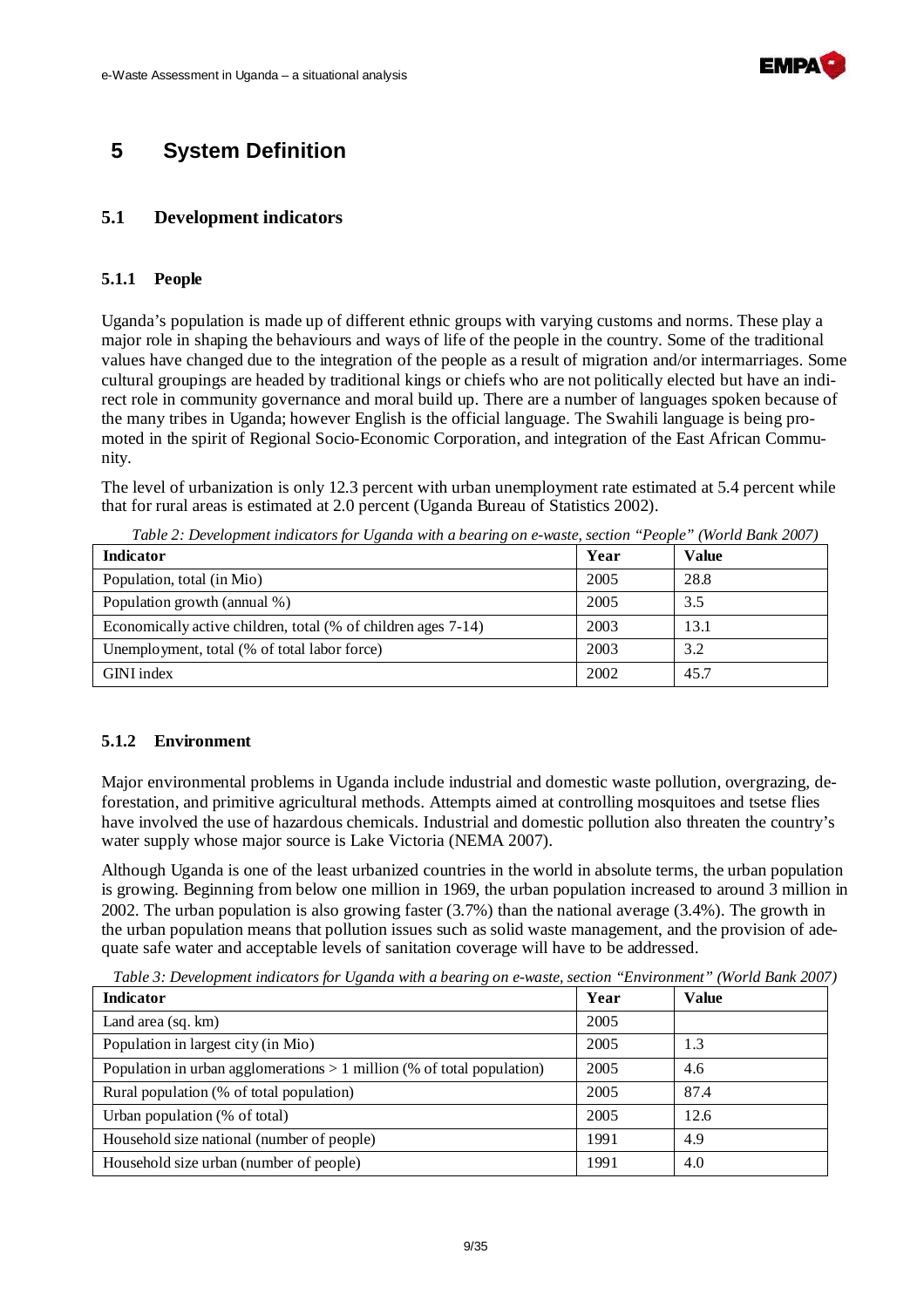

#### **5.1.3 Economy**

The economy of Uganda is primarily based on the agricultural sector, with over 70 percent of the working population being employed by the sector. Agricultural exports account for over 45 percent of the total export earnings with coffee, tobacco and fish continuing to be the main export commodities that bring in foreign exchange. In the last 8 years, the telecommunication sector has been the fastest growing sector of the economy, and this is due to the expansion programs and increase in coverage by the major telecommunication companies in the country which have led to increased numbers of subscribers and providers of the services.

| <b>Indicator</b>                                                        | Year | <b>Value</b> |
|-------------------------------------------------------------------------|------|--------------|
| GDP (Gross Domestic Product current in Mio US\$)                        | 2005 | 8'724        |
| GDP per capita, PPP (Purchasing Power Parity, current international \$) | 2005 | 1454         |
| Agriculture, value added (% of GDP)                                     | 2005 | 32.7         |
| Industry, value added (% of GDP)                                        | 2005 | 24.8         |
| Services, etc., value added (% of GDP)                                  | 2005 | 42.5         |
| Consumer price index (year $2000 = 100$ )                               | 2005 | 122.5        |

*Table 4: Development indicators for Uganda with a bearing on e-waste, section "Economy" (World Bank 2007)*

#### **5.1.4 States & Markets**

The Government recognizes the role of ICT in national development and transformation programmes. In 2006, the Ministry of Information and Communications Technology (ICT) was created to fully liberalize the telecommunications sector. This has lead to more investors in the sector and to more products and services at lowered costs and wider coverage. In addition, Government has embarked on a National Data Transmission Backbone which shall link districts using fiber optic cable to high speed connectivity for both voice and data exchange. The project also includes the linking of all Government Ministries and agencies using fiber optic technology.

As a result of the ICT policy reform processes, there are now several cellular and mobile telephone networks, mobile radio communication, paging services, courier services, private radio and television stations, multipurpose community tele-centers providing communication services of fax, telephone, e-mail and Internet, media services, computer services to name a few. By 1996, Uganda's telephone density was as low as 0.25 lines per 100 people, and Kampala City had 2.8 lines per 100 people. The telephone density rose to 2.5 lines per 100 people by 2003 and to 6.5 lines per 100 people by 2006. The number of Internet Service providers increased from 2 in 1996 to 17 in 2006. By end of 2003, the Internet usage was 0.5 per 100 people, which is 125 Internet users. Uganda was one of the first countries in sub-Saharan Africa to obtain a full Internet connection.

A market survey for refurbished computers in Uganda conducted in 2007 indicated that personal computer ownership by Micro Small and Medium Enterprises (MSMEs) varies greatly across districts with 28% of MSMEs owning at least one PC in low business districts at the lower end and 79% owning at least one PC at the upper end in the high business district of Kampala. Source: (Directorate for ICT Support Makerere University, 2007). In general, many households are faced with low levels of welfare with rural populations faring worse than their urban counterparts. Only 4.6 % of the population has own televisions compared to 49.2 percent which own radios. (Source: 2002 Uganda Population and Housing Census; Analytical Report)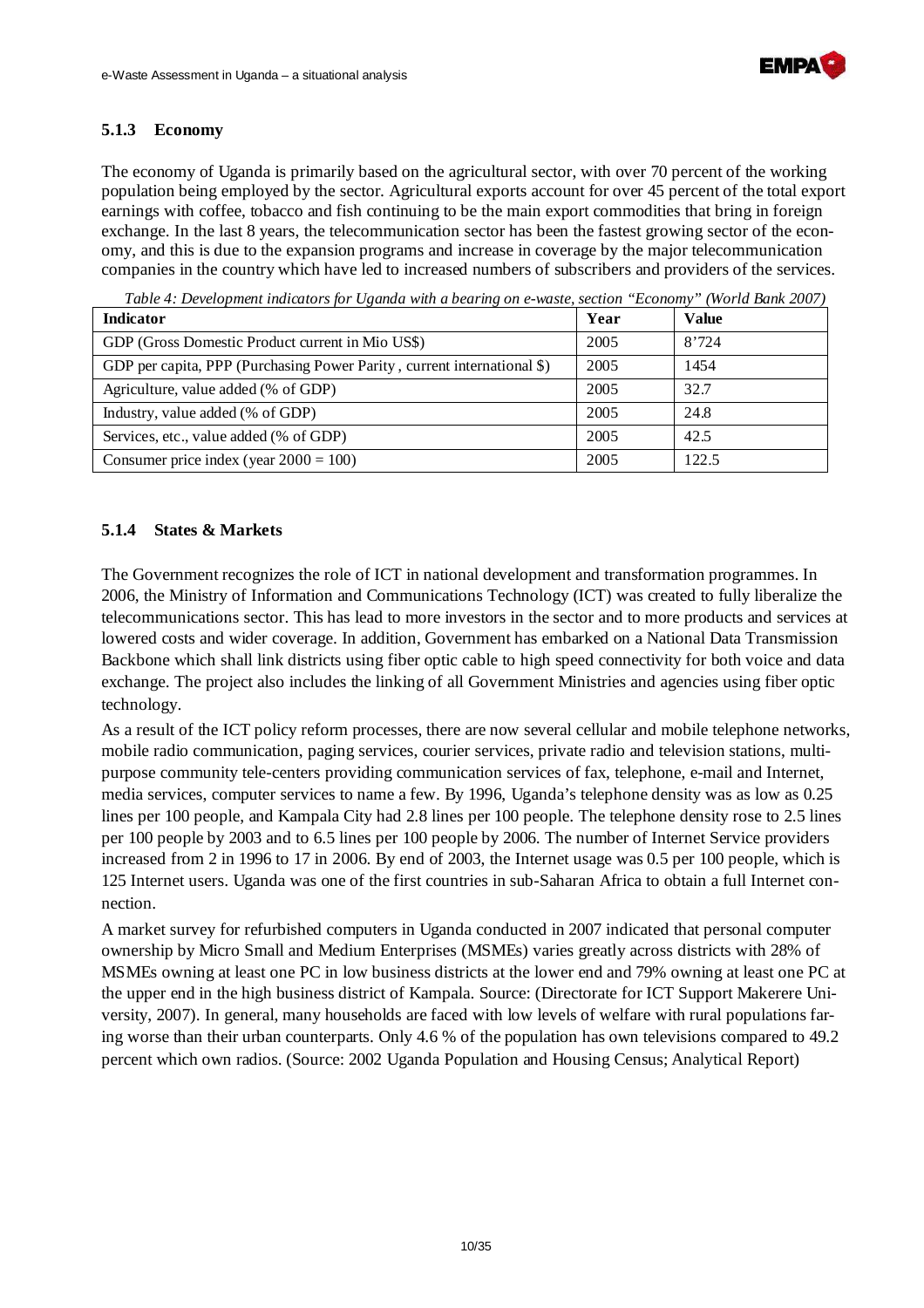



*Figure 2: Number of telephone customers (Tusuburia and Kaggwa 2005)* 

Overall, Uganda's economy is 64.4 percent free, according to the index of economic index (A product of The Heritage Foundation and Wall Street Journal) 2008 assessment, which makes it the world's 52nd freest economy. Its overall score is 0.7 percentage point higher than last year, reflecting improved scores in four of the 10 economic freedoms. Uganda is ranked 3rd out of 40 countries in the sub-Saharan Africa region, and its overall score is much higher than the regional average. The country scores well in fiscal freedom, government size, financial freedom, and labor freedom. The top income and corporate tax rates are moderate and overall tax revenues are not large as a percentage of GDP. Government expenditures are fairly low. The small financial sector is dominated by banking. The labor sector is elastic in work hours and workforce flexibility. Uganda is weaker in freedom from corruption, property rights, and business freedom. Commercial licensing is burdensome, and regulations are enforced inconsistently. Corruption is perceived as widespread. Uganda ranks 105th out of 163 countries (CPI 2.7) in Transparency International's Corruption Perceptions Index for 2006. In addition to demands for and acceptance of bribes, bureaucratic apathy and ignorance of rules within public organizations also contribute to perceptions of corruption. Foreign businesses are not specifically targeted for bribes and payoffs, but they report some difficulties due to lack of transparency and possible collusion between competing business interests and government officials.

| Table 5: Development indicators for Uganda with a bearing on e-waste, section "States & Markets" (World Bank |  |  |  |  |  |
|--------------------------------------------------------------------------------------------------------------|--|--|--|--|--|
|--------------------------------------------------------------------------------------------------------------|--|--|--|--|--|

| 2007 |
|------|
|------|

| Indicator                                   | Year | Value |
|---------------------------------------------|------|-------|
| Personal computers (per 1,000 people)       | 2005 | 8.7   |
| Internet users (per 1,000 people)           | 2005 | 17.4  |
| Telephone mainlines (per 1,000 people)      | 2005 | 3.5   |
| Mobile phone subscribers (per 1,000 people) | 2005 | 52.9  |
| Households with television (%)              | 2002 | 4.5   |

#### **5.2 Policy & Legislation**

#### **5.2.1 e-Waste related policies**

The supreme law of Uganda is its Constitution and the state is by law committed to protecting all its natural recourses through National Objectives XII, XX1 and XXVII.

#### *XIII. Protection of Natural Resources.*

The State shall protect important natural resources, including land, water, wetlands, minerals, oil, fauna and flora on behalf of the people of Uganda.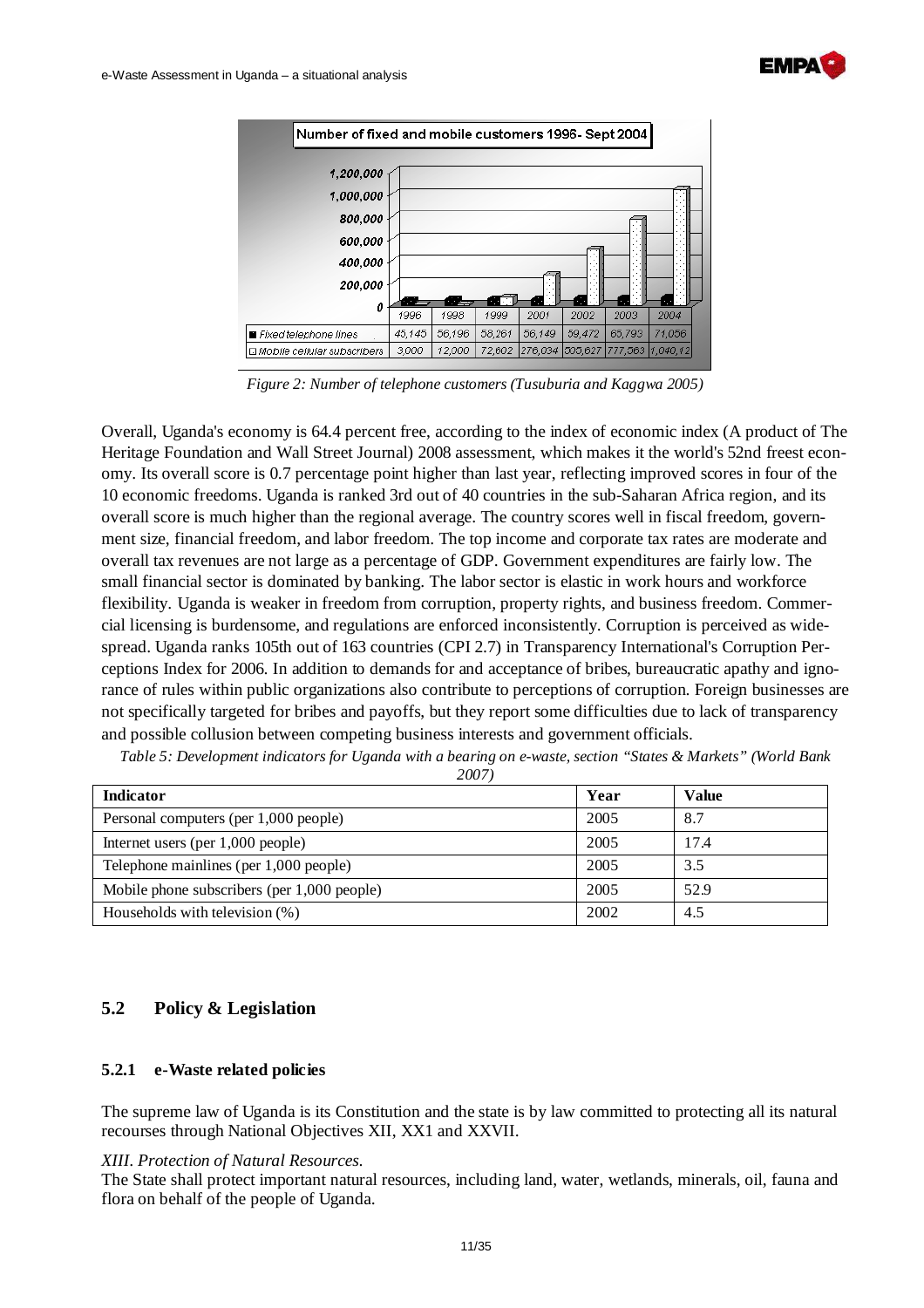

#### *XXI. Clean and Safe Water.*

The State shall take all practical measures to promote a good water management system at all levels.

#### *XXVII. The Environment.*

(i) The State shall promote sustainable development and public awareness of the need to manage land, air, water resources in a balanced and sustainable manner for the present and future generations.

(ii) The utilization of the natural resources of Uganda shall be managed in such a way as to meet the development and environmental needs of present and future generations of Ugandans; and in particular, the State shall take all possible measures to prevent or minimize damage and destruction to land, air and water resources resulting from pollution or other causes.

(iii) The State shall promote and implement energy policies that will ensure that people's basic needs and those of environmental preservation are met.

(iv) The State, including local governments, shall- (a) Create and develop parks, reserves and recreation areas and ensure the conservation of natural resources; (b) promote the rational use of natural resources so as to safeguard and protect the bio-diversity of Uganda.(c) have binding force all authorities and persons throughout Uganda The State shall protect important natural resources, including land, water, wetlands, minerals, oil, fauna and flora on behalf of the people of Uganda

#### **5.2.2 e-Waste related legislation**

Uganda's constitution also enjoins Parliament to make laws that may further the principles and policies of the State. In pursuance of these constitutional provisions, a number of laws exist in Uganda relating to diffract aspect of e-waste management within the country. Relevant laws are given in Table 6 below.

| <b>Legal</b> instrument                                                                                                    | <b>Objective of legislation</b>                                                                                                                                                                                                                  |
|----------------------------------------------------------------------------------------------------------------------------|--------------------------------------------------------------------------------------------------------------------------------------------------------------------------------------------------------------------------------------------------|
| National Environment Act 4/1995                                                                                            | To provide for sustainable management of the environment; to<br>establish an authority as a coordinating, monitoring and super-<br>visory body for that purpose                                                                                  |
| The Environmental Impact Assessment Regula-<br>tions S.1 No 13/1998                                                        | To collect, organize, analyze, interpret and communicate in-<br>formation that is relevant to the consideration of the initiation<br>of a new project;                                                                                           |
| The National Environment (Delegation of Waste<br>Discharge Functions) Regulations S.I. No.<br>56/1999                      | Monitoring and implementation of standards                                                                                                                                                                                                       |
| The National Environment (Standards for Dis-<br>charge of Effluent into Water or on Land) Regu-<br>lations S.I. No. 5/1999 | To regulate management of waste waster                                                                                                                                                                                                           |
| The National Environment (Solid Waste Man-<br>agement) Regulations S.I. No. 52/1999                                        | To regulate management of solid wastes                                                                                                                                                                                                           |
| The National Environment (Management of<br>Ozone Depleting Substances and Products)<br>Regulations S.I. No. 63/2001        | To regulate management of ODSs                                                                                                                                                                                                                   |
| The Ratification of Treaties Act 5/1998                                                                                    | Provides for the procedure for ratification of treaties in accor-<br>dance with Article 123 of the Constitution.                                                                                                                                 |
| The Water Statute 9/1995                                                                                                   | To provide for the use, protection and management of water<br>resources and supply.                                                                                                                                                              |
| The Waste and Hazardous Waste Management<br>Regulations, 2000                                                              | To regulate the management of wastes and hazardous wastes<br>including: sorting, disposing, internal movement, transporta-<br>tion, packaging, labeling, trans-boundary movement, notifica-<br>tion procedures, environmental impact assessment. |

*Table 6: Environmental laws related to e-waste management*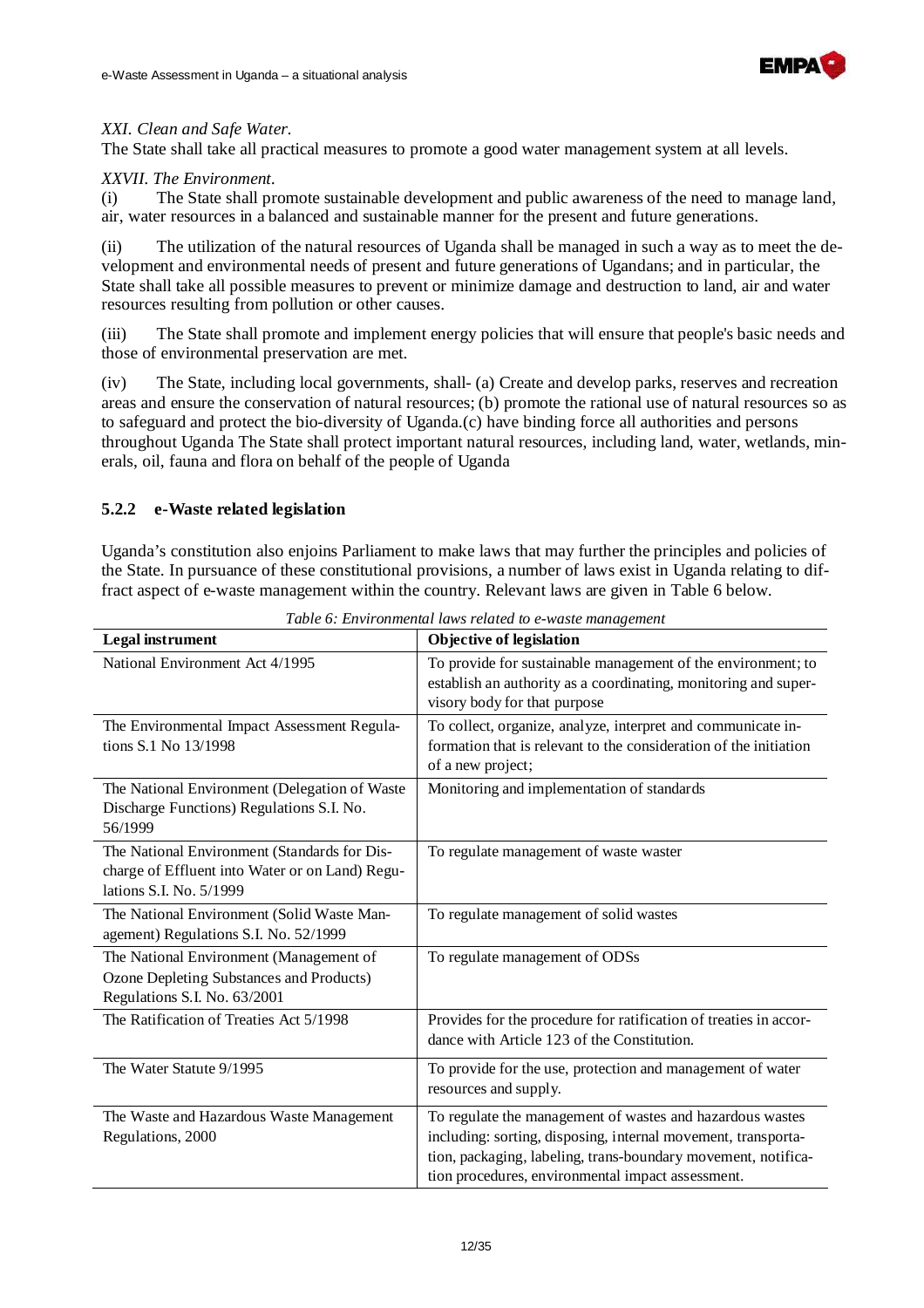

Uganda is a signatory to a number international conventions and guidelines which in one way or another address issues pertaining to e-waste. The International Conventions to which Uganda is a signatory are give in table 3.2

| <b>Instrument</b>                                                                                                                              | radio 7 : International conventions and zuntentes retated to e-maste manazement<br>Objective                                                                                                                                                          |
|------------------------------------------------------------------------------------------------------------------------------------------------|-------------------------------------------------------------------------------------------------------------------------------------------------------------------------------------------------------------------------------------------------------|
| London Guidelines for the Exchange of Informa-<br>tion on Chemicals in International Trade 1987<br>(as amended in 1989) (voluntary)            | Intend to increase chemical safety through the exchange of<br>information on chemicals in international trade.                                                                                                                                        |
| Convention on the Prohibition of the Develop-<br>ment, production, stockpiling and use of Chemi-<br>cal Weapons and on their Destruction 1994. | Ban development, production and use of chemical warfare<br>agents and precursors                                                                                                                                                                      |
| World Charter for Nature 1982                                                                                                                  | To avoid discharge of pollutants into natural systems.                                                                                                                                                                                                |
| Rotterdam Convention on the Prior Informed<br>Consent Procedure for certain hazardous chemi-<br>cals in international trade.                   | To promote shared responsibility and cooperative efforts<br>among parties in the international trade of certain hazardous<br>chemicals in order to protect human health and the environ-<br>ment from potential harm.                                 |
| Code of Ethics on the International trade in<br>Chemicals (voluntary) 1994                                                                     | Sets forth principles and guidance for private sector parties,<br>governing standards of conduct in the production and man-<br>agement of chemicals in international trade with the purpose<br>of reducing risks to human health and the environment. |
| Vienna Convention for the Protection of the O-<br>zone Layer (1985)                                                                            | To raise international cooperation in protecting the ozone layer<br>from depletion.                                                                                                                                                                   |
| Montreal Protocol on substances that deplete the<br>ozone layer (1987)                                                                         | To provide in detail for the technical issues relating to ozone<br>depleting substances.                                                                                                                                                              |
| Basel Convention on the Control of Transbound-<br>ary Movements of Hazardous Wastes and their<br>disposal.                                     | To provide for proper management of hazardous wastes and<br>other wastes including their transboundary movement and dis-<br>posal.                                                                                                                    |
| Stockholm Convention on Persistent Organic<br>Pollutants (POPs                                                                                 | To protect human health and the environment from persistent<br>organic pollutants (POPs).                                                                                                                                                             |

*Table 7: International conventions and guidelines related to e-waste management* 

#### **5.2.3 Specific e-waste management legislation**

Uganda does not have e-waste specific legislation but instead uses the existing generic National Environment (solid waste management) Regulations of 1999 that are enshrined in the National Environment Act, Cap. 153 to address solid waste issues.

#### **5.2.4 Institutional framework**

The 1995 Constitution established Uganda as a republic with an executive, legislative, and judicial branch. The three branches operate as follow:

- The Executive branch Cabinet. The Executive branch is headed by the President who is assisted by the Vice President, the Prime Minister and Cabinet Ministers.
- The Judiciary. It is formed by the various courts of judicature, which are independent of the other arms of government. They include the magisterial courts, High Court, Court of Appeal and the Supreme Court. The Judiciary is headed by the Chief Justice and deputized by the Deputy Chief Justice.
- The Parliament which is the legislative arm of the government. It consists of 305 members most of whom are elected through the ballot box except a few special interest groups like the army, women, youth and the disabled whose representatives were elected by Electoral Colleges.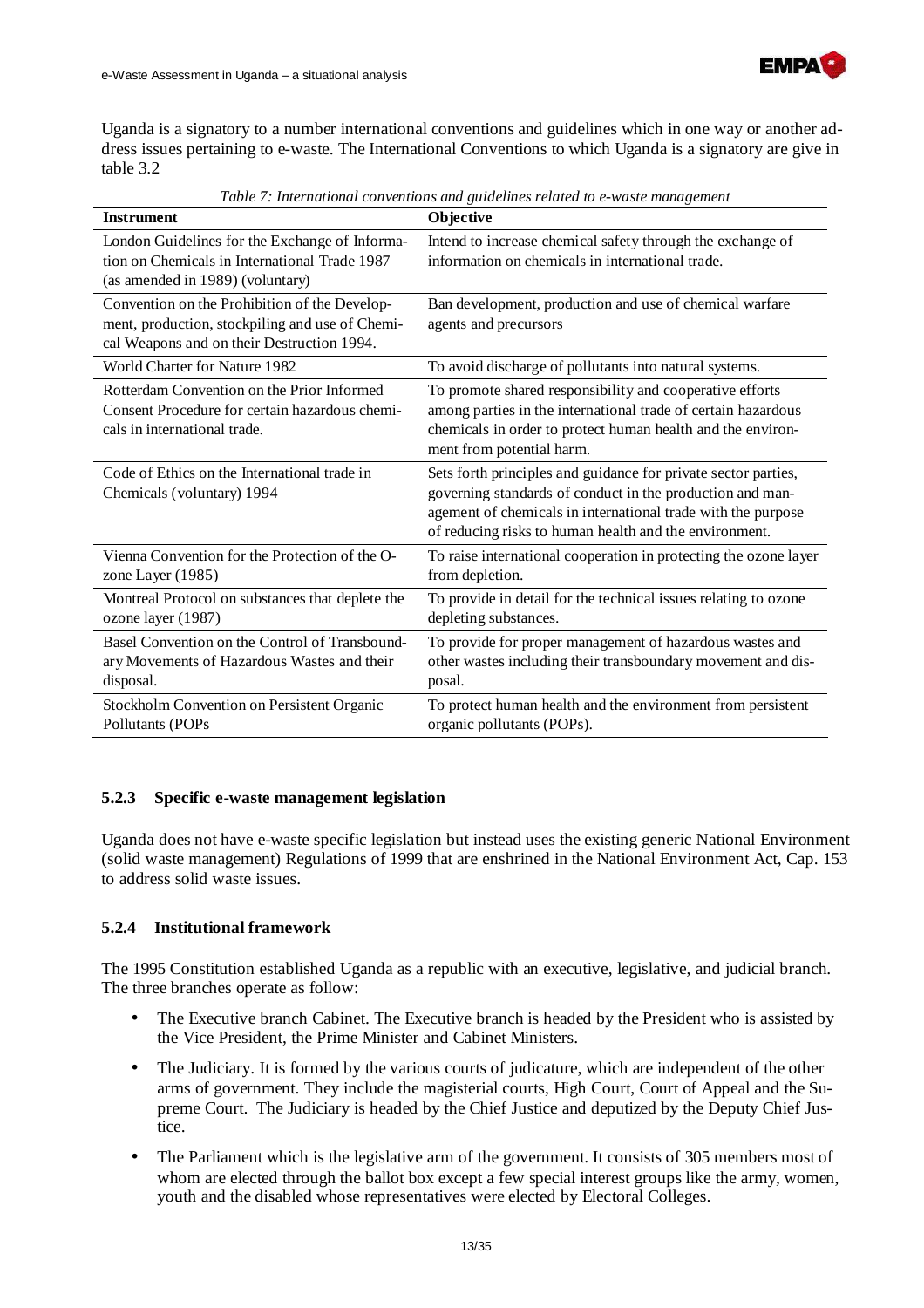

The roles and powers of each of the Government arms are enshrined and spelt out in the Uganda Constitution 1995.

#### **5.3 Stakeholders**

#### **5.3.1 Stakeholder overview**

The main stake holders in e-waste generation and management are the manufactures, distributors/importers, refurbishment centres, consumers, collectors, recyclers, policy makers and policy implementers. There are no computer manufacturing industries in Uganda; computers are imported as whole (ready to sell) and in isolated cases are imported in parts and then assembled, although not at full commercial basis.

The major stake holders in e-waste generation and management in Uganda can be described graphically as follows.



*Figure 3: System figure showing stake holders in e-waste generation and management in Uganda* 

#### **5.3.2 Manufacturers and importers**

Records from Customs Department of the Uganda Revenue Authority indicate that a total of 82,388 computers have been imported into Uganda between 2003 and 2006. A distribution of imports over these years is shown in Figure 4. According to customs officials all computers (whether old or new) imported into the country are supposed to be registered through customs. However it appears that since the introduction of the 'zero tax policy' on importation of computers, Uganda customs officials do not put emphasis on the numbers of second-hand computers in a particular consignment provided it is declared to be containing computers. Thus it is estimated that the amount of imported second-hand computers is considerable higher than reflected in the customs numbers (indicated in Figure 4 as "second-hand not registered").

In addition inconsistencies in the taxation of computer related components contrary to this policy have been reported. Unassembled computer parts tend to attract taxes while assembled computers are zero rated (The Parliament of Uganda 2006).

The commonly used branded computers whether purchased new or second hand are IBM, Dell, Hewlett Packard, Acer, and Toshiba (Figure 5). Branded computers dominated the imports of either new or second hand computers.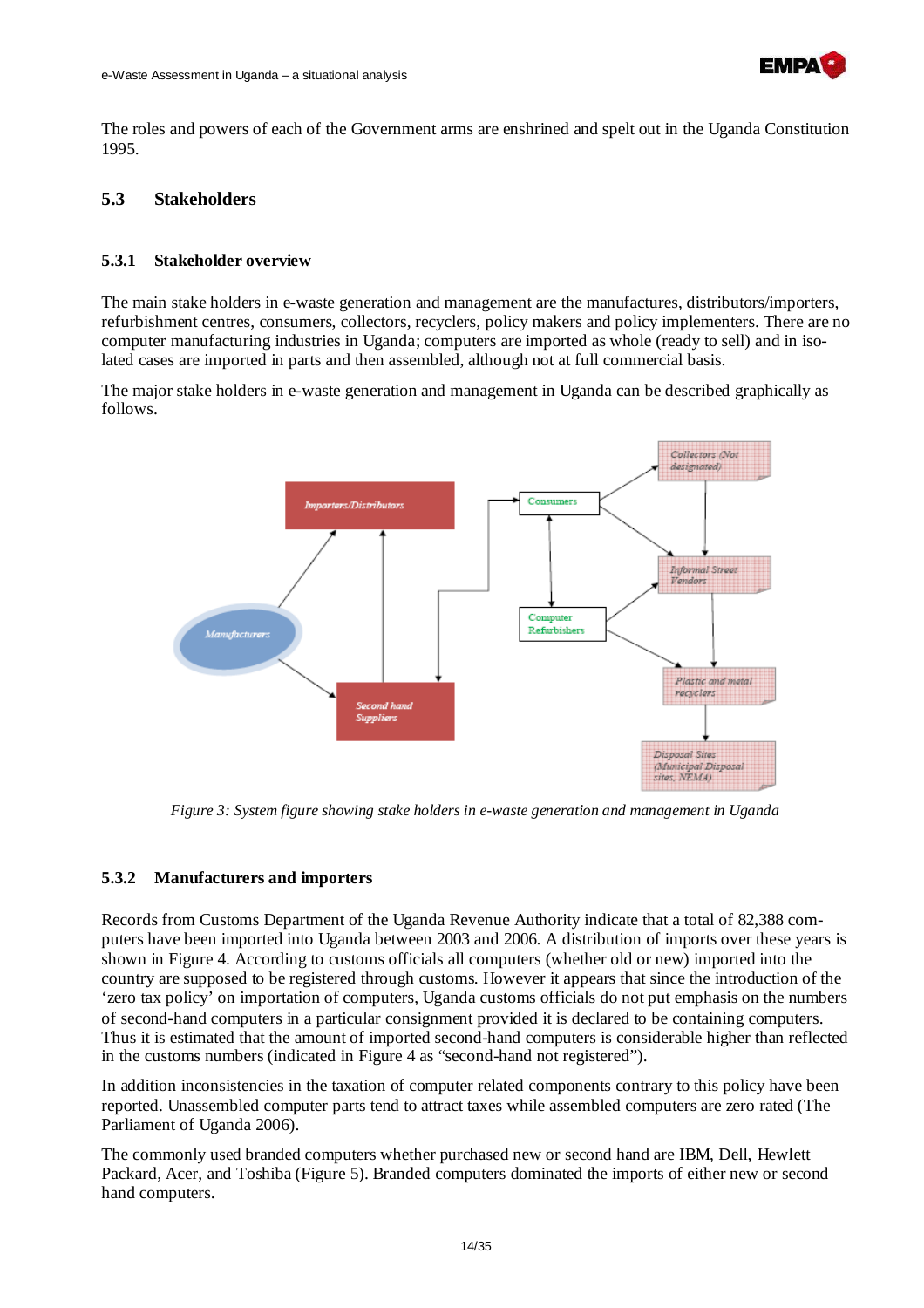



*Figure 4: Number of computers imported into Uganda between 2003-2006 (URA 2008)* 



*Figure 5: Estimated market share of the main computer brands found in Uganda based on a survey among 62 consumer respondents* 



*Figure 6: New vs. second hand importations of branded and non branded computers*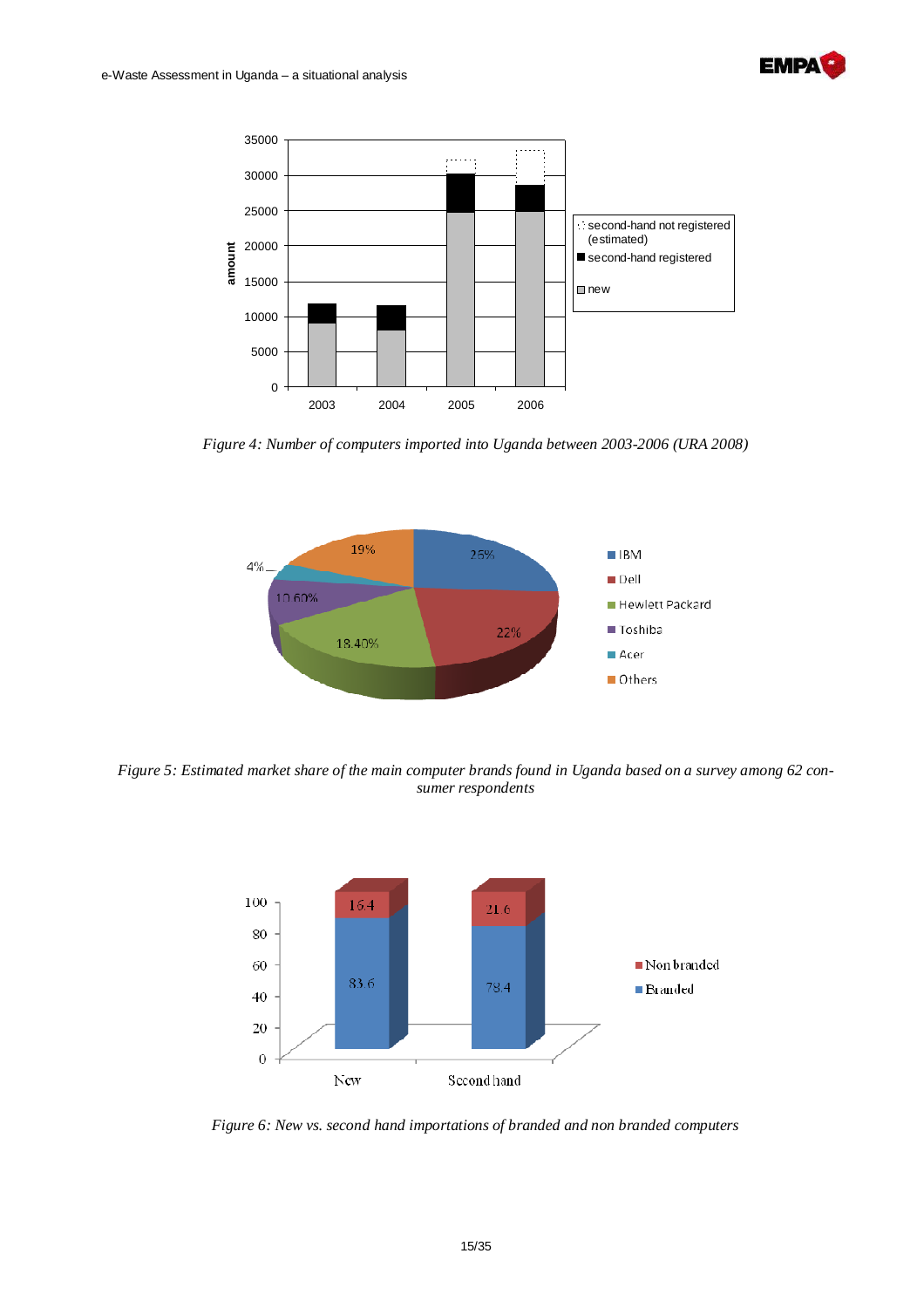

#### **5.3.3 Distributors**

Over 100 distributers of computers in the country exist. The main distributors according to customs records are:

- Computer Point (U) Ltd
- Kazinga Channel
- NCR service and computer industries
- Seven Seas computer empire
- CAL (Computer applications Ltd); The IBM representatives
- MFI computer solutions
- Master electronics (U) Ltd

In 2007 the seven companies above imported a combined total of 12, 056 computers representing 42% of all the imports in that year. Major clients of the firms are finance and banking institution, non-government organizations, education and research institutions, corporate sectors and government ministries / parastatals.

The personnel in each of the firms is on average 20, who undergo training to offer after sale services

Telecommunication companies (MTN, UTL, CELTEL) sell off 3 year old computers to their staff and schools.



*Figure 7: Impressions of computer distributors in Kampala, Uganda*

#### **5.3.4 Consumers**

Data response from at least 33 distributors as well as records from customs indicate that at an average, 74.3% percent of all computers imported between 2004 – 2006 were distributed or sold to government institutions, education institutions and non-government organizations. Approximately 18.6 % of the computers were distributed or imported for business purposes and purpose for which the remaining percentage was sold out could not be stated with precision but could be pegged to households and other purposes (Figure 8). According to another study by (Tusuburia and Kaggwa 2005) around 3.5% of households in urban areas and 0.4% of households in rural areas claim to possess a computer Figure 9.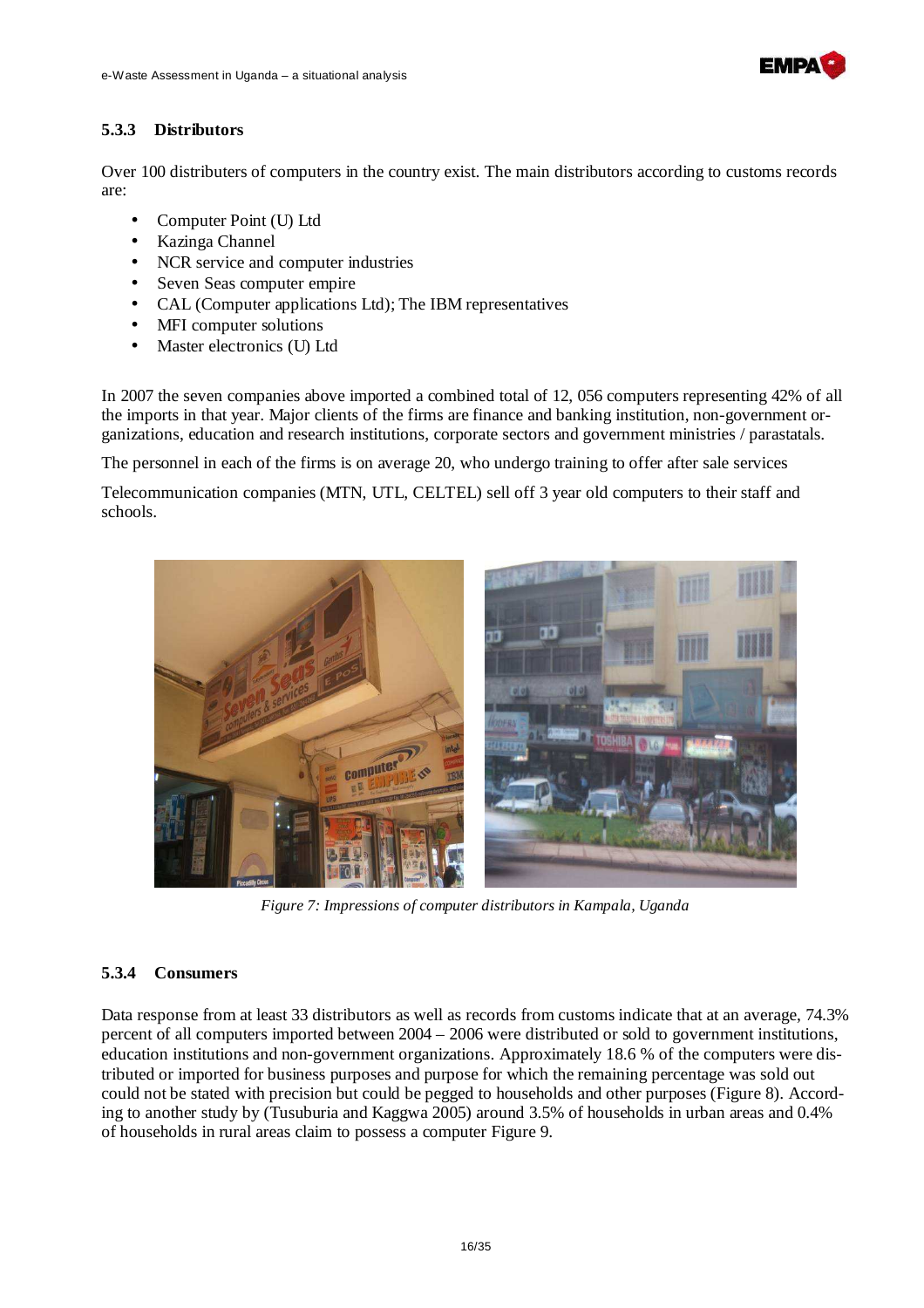



*Figure 8: Consumer usage of Computers by sector* 



*Figure 9: Computer distribution by location (Tusuburia and Kaggwa 2005)* 

Statistics say that in 2005 approx. 8.7 computers were installed per 1,000 people, which sums up to an installed base of 250,000 computers. However the number of computers imported then in 2005 was 11,606; this figure has since almost tripled (Figure 4). Assuming that only a few computers were thrown away since 2005 a total installed base of 300,000 could be expected for Uganda in 2007. Assuming a population growth of 3.7% the installed computer base per 1,000 people would increase to 9.7 in 2007.

Figure 10 shows the development of the installed base since 1995. It can be seen that there is a relevant increase from 2004 to 2005. It is very probable that this goes back to the introduction of the zero tax policy on importation of computers.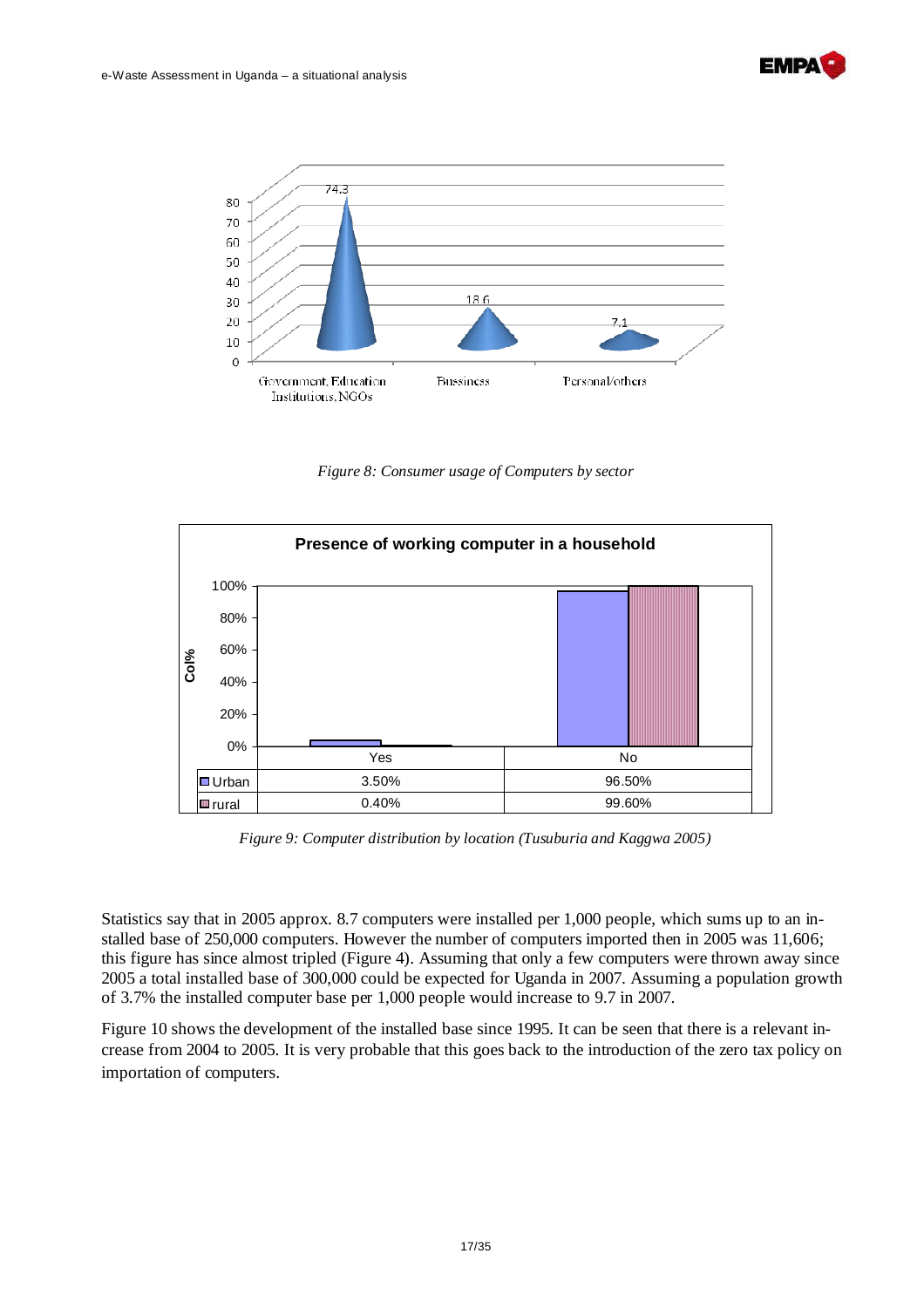



*Figure 10: Total installed base of personal computers 1995-2007 (World Bank 2007)* 

Among the business community, computers are mainly used for office administration (Figure 11)

The life span of a computer in most business enterprises is 4 year (according to 73% response from this study) after which new component, if available are fixed.



*Figure 11: Functional uses of computers among business consumers* 

**Government:** According to interviews from Ministries of Trade Tourism and Industry; Health, Finance and Works/Transport, the average life span of new computers is 3-5 years. After this period, the now "old computers" are auctioned to the public (which might include employees of the ministry in question) after being inspected by the Board of Surveys which is under the ministry of finance. The reason given for the life span ranges between 3-5 years is that some computers when inspected at 3 years are found "suitable for use" for another two years whereas others are not.

**Large enterprises:** In large enterprises (source: telecommunication companies and NGO's) the average life span of new computers is 4 years after which they are sold to small/medium enterprises, the public or donated to schools.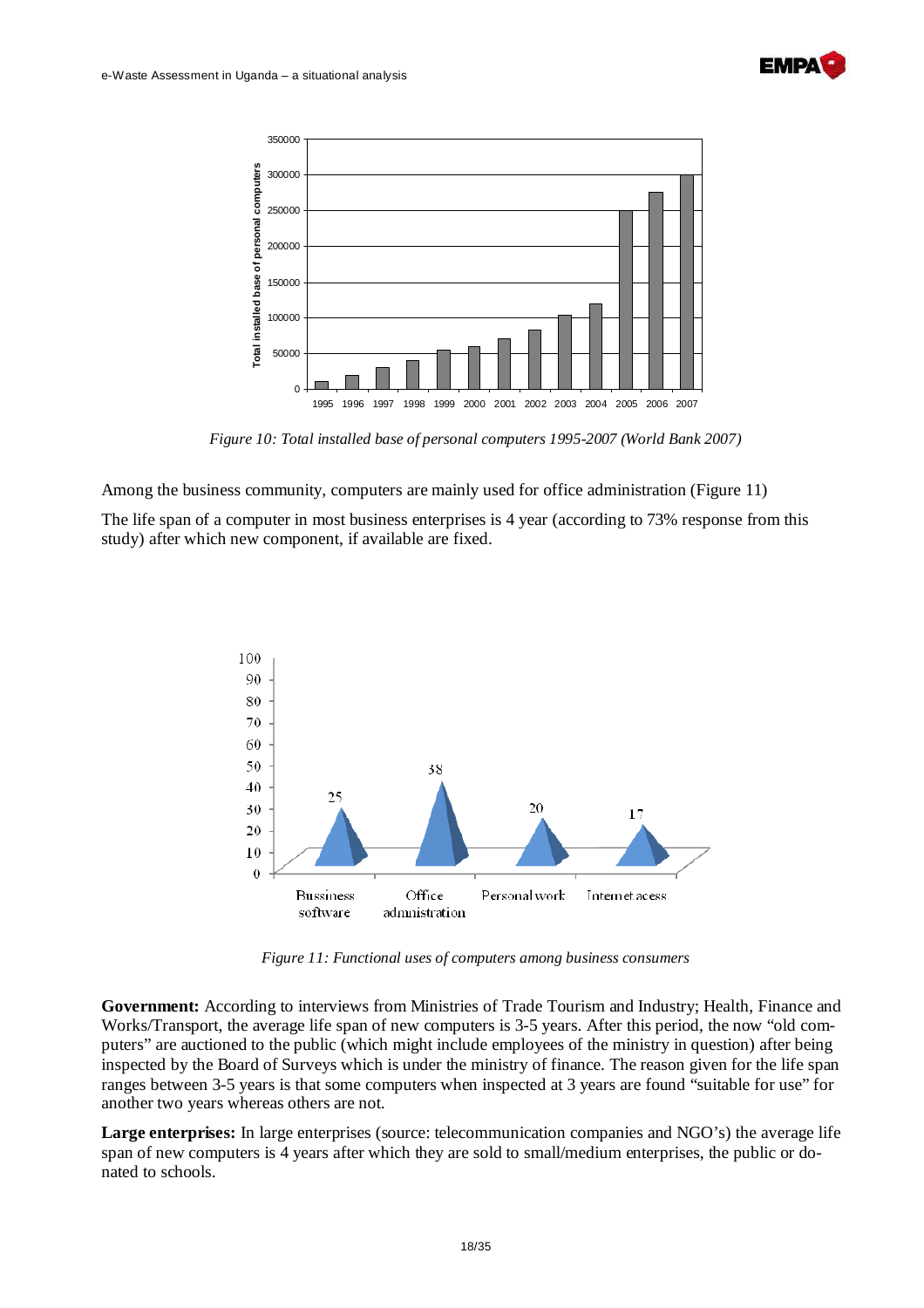

**MSMEs including schools:** Micro, small and medium sized enterprises are the major buyers of second hand/refurbished computers. Responses from 5 selected schools and 3 medium enterprises indicate that life span of second hand computers is 5 years but can be extended to 7 years when the faulty components are replaced by new ones.

**Private households:** Based on a random sampling among 20 private computer owners, private house holds tend to hold on their PCs longer than any other sector. All the interviewees had bought second hand computers.11 out of the households indicated that that they had been with their (second-hand) PCs for more than 5 years and believed that they could serve for another 3 years because most had replaced the hard drives with new ones.

#### **5.3.5 Collectors**

According to the National Environment Management Authority (NEMA) there is no formal collection of ewaste in Uganda. Informal collection of junk computers (e-waste material) exists; individuals buy old computers at a cost approximately US \$20. These are not formal companies but individuals survive on selling scrap from old computers. Some individuals were identified to be practicing informal collection (Table 8).

| <b>Names</b>    | <b>Contacts</b>                                                           | Nature of waste and purpose                                                                                                                                                                                                                    |
|-----------------|---------------------------------------------------------------------------|------------------------------------------------------------------------------------------------------------------------------------------------------------------------------------------------------------------------------------------------|
| Ssemwanga Moses | Kampala Industrial<br>Area, 7 <sup>th</sup> Street. Tel<br>256-772-631068 | - Computer monitors<br>- Started collecting two years ago<br>- estimates to have collected 2 tones of plastic since                                                                                                                            |
|                 |                                                                           | -key metallic components sold to informal vendors                                                                                                                                                                                              |
|                 |                                                                           | -Plastic sold to Sunshine Plastics                                                                                                                                                                                                             |
| Ali Kimera      | Mperererwe, Gayaza<br>Road. Tel 256-<br>775337008                         | -CPU and Computer monitors<br>-Sold to informal vendors<br>-Plastic sold to Sunshine plastic<br>-Collects scrap monitors mainly from KCC landfill in Kiteezi<br>-Started one year ago and estimated to have collected 500,000<br>kg of plastic |
| Habib Kulumba   | Katwe, Telephone<br>256 772425951                                         | CPU, monitors and printers                                                                                                                                                                                                                     |

*Table 8: Some of the individuals practicing informal collection* 

Informal collection scheme is known from the plastics waste stream where plastic plants use a "scrap for cash" principle as a mode of payment; with some families living on selling plastic scrap (Figure 12).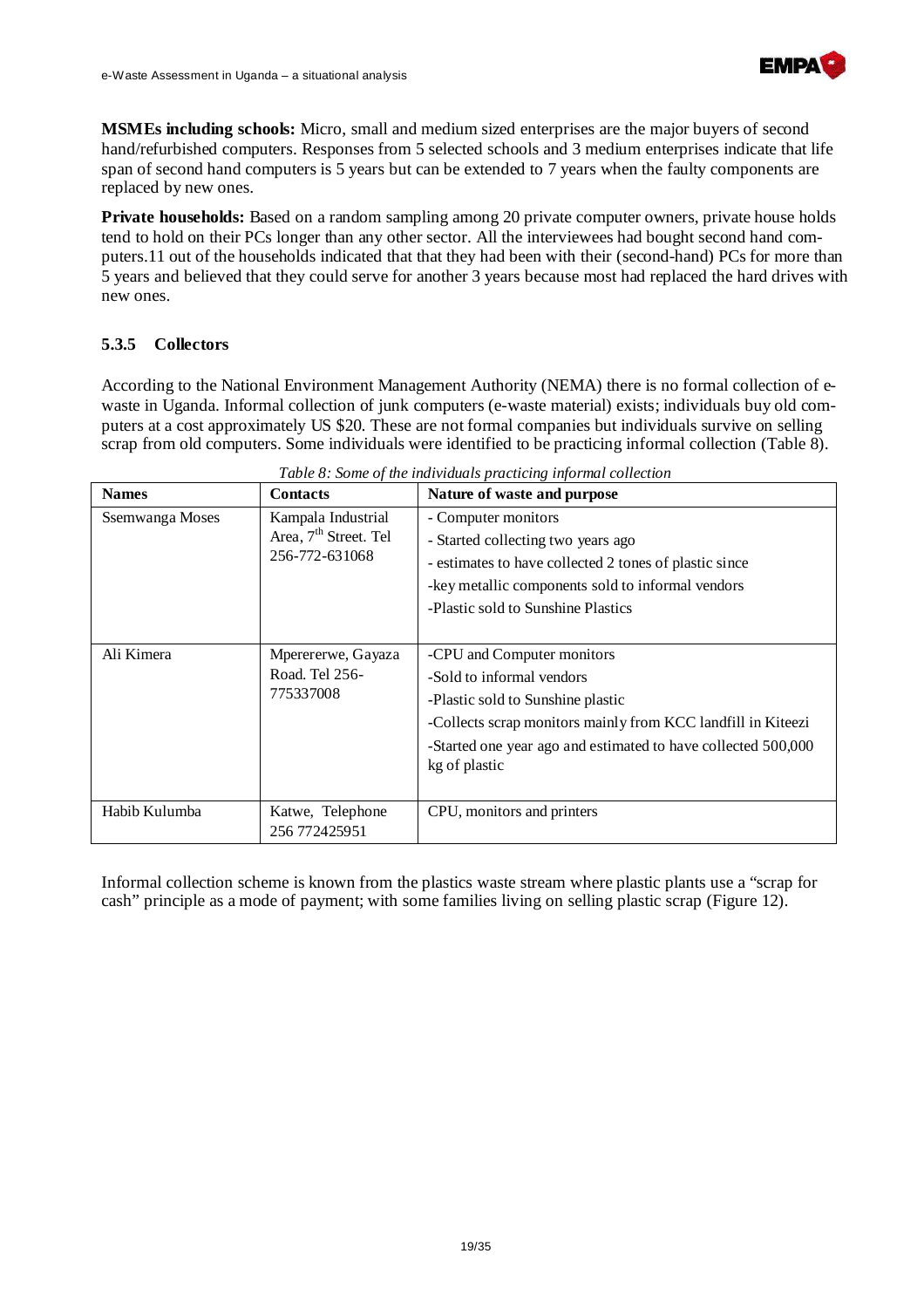



*Figure 12: Backyard of a family who collects plastic waste for sale* 

#### **5.3.6 Refurbishers**

There exists two categories computer refurbishing industries in Uganda; the formal and informal refurbishing industries. The informal industry appears to be well developed to the extent that a big percentage of computers in Uganda have second or even several usage times. The major informal refurbishing centres are summarized in Table 9.

| Name of company                                          | Location                                               | <b>Operations</b>                                                                                              | <b>E-Waste generated</b>                                                                                                                          |
|----------------------------------------------------------|--------------------------------------------------------|----------------------------------------------------------------------------------------------------------------|---------------------------------------------------------------------------------------------------------------------------------------------------|
| <b>Computer Facilities</b>                               | Plot 61 Bukoto Street,<br>Kamwokya, Kampala,<br>Uganda | Upgrading of the operating<br>system and the exchange of<br>peripheral hardware such as<br>keyboard and mouse. | Approximately 10 Kg of<br>metallic components per<br>week<br>Collected by street vendors<br>(Source of information:<br>Personal Interview)        |
| Global Tech Computer<br>Distributors Uganda Lim-<br>ited | Kampala Uganda                                         | Local tech support, customer<br>service and repair                                                             | Metallic usually collected<br>by vendor<br>-About 500kg of junk print-<br>ers awaiting disposal<br>(Source of information:<br>Personal Interview) |
| <b>SBM</b> General Suppliers                             | Kampala Uganda                                         | Computer distributors and<br>repairs                                                                           |                                                                                                                                                   |

|  |  | Table 9: Major Informal computer Refurbishers in Uganda |  |
|--|--|---------------------------------------------------------|--|
|  |  |                                                         |  |

Many small companies and individuals describe themselves as experts in computer repairing. In addition, several small scale businesses exist who survive on refilling ink cartridges for printers.

According to two of the informal refurbishers presented (Computer Facilities and Global Tech Computer Distributors Uganda Limited) the number of computers brought to each company for refurbishing ranges between 10 -20 per week. The operations include upgrading of the operating system and the exchange of peripheral hardware such as keyboard and mouse. However, they do claim that their technicians are usually contacted on private arrangements and repair the computers from their customers' premises which greatly affect their businesses. 5 independent technicians were interviewed and have separately indicated that they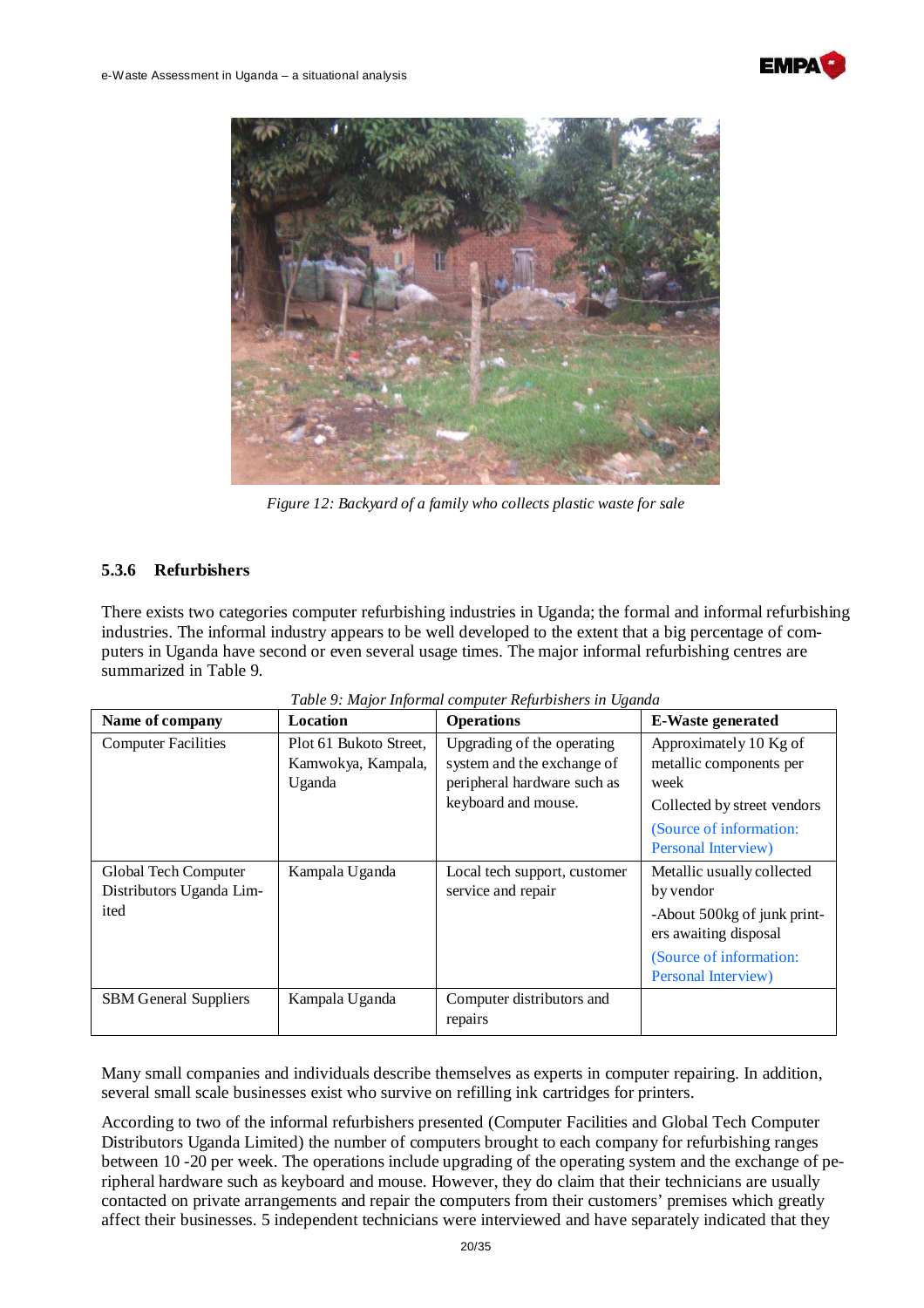

service an average of 5 computers a week. In Kampala alone they are more than 30 private computer service technicians. It is estimated that the above mentioned informal refurbishers (Table 9) represent around 30% of all informal refurbishment operations in Uganda.

The second category is the commercial refurbishment centres in which used computers are imported and refurbished them re-sell. Computers from such centres are cheaper compared with the new brands, the prices ranging between US \$ 130 – US \$ 250. The two most common centres for commercially refurbished computers are Second Life and Inter Connection Uganda (Table 10).

It is estimated that the above mentioned commercial refurbishers (Table 10) represent around 70% of all formal refurbishment operations in Uganda, considering that some upcountry urban town were not covered during the study.

| <b>Name of Company</b> | Years of operation and<br>number of computers im-<br>ported                                                   | <b>Waste generated</b>                                                                                                                        | Life span of com-<br><i>puters</i>                        |
|------------------------|---------------------------------------------------------------------------------------------------------------|-----------------------------------------------------------------------------------------------------------------------------------------------|-----------------------------------------------------------|
| Second Life            | $2005 - 1000$ computers<br>$2006 - 2000$ computers<br>$2007 - 2400$ computers                                 | Approximately 6% of<br>imports are wastes<br>Waste collected infor-<br>mally<br>Currently in possession of<br>about 300kg of junk<br>printers | 3-5 years<br>(Contact Person: Robert)<br>Jan Nieuwpoort;) |
| Interconnection Uganda | Officially launched its opera-<br>tions on 30th June $2007 -$<br>Have so far imported about<br>1400 computers | Approximately 70 pieces                                                                                                                       | Estimated life span<br>4 years                            |

#### *Table 10: Major Commercial computer Refurbishment centres in Uganda*

UNIDO/Microsoft is also in a process of establishing a modern computer refurbishment centre which is anticipated to increase access to more affordable quality computers to low income earners. Disposal of used products (metallic and plastic) remains a challenge to the two centres.

#### **5.3.7 Recyclers**

#### 5.3.7.1 e-Waste recycling

Formal e-waste recyclers do not exist in Uganda. However a few informal activities were identified, whereas re-use and recycling cannot always be distinguished perfectly:

- Collection of computer wastes and re-sell of key components by a few individuals
- Some monitors are transformed into TV screens and resold in Kampala suburbs
- Plastic casing are sold to plastic recycling plants.
- No signs were found for the existence of any informal leaching activities to extract precious metals from e-waste (e.g. gold recovery).
- Although no visual evidence could be found for informal copper recycling it has to be expected that cables and probably other parts from EEE are burned in open fires in order to recover the copper

#### 5.3.7.2 Plastic recycling

Three plastic recycling plants exist in Kampala:

#### *Plastic Recycling Industries (U) Ltd*

located in Nakawa Industrial Area Kampala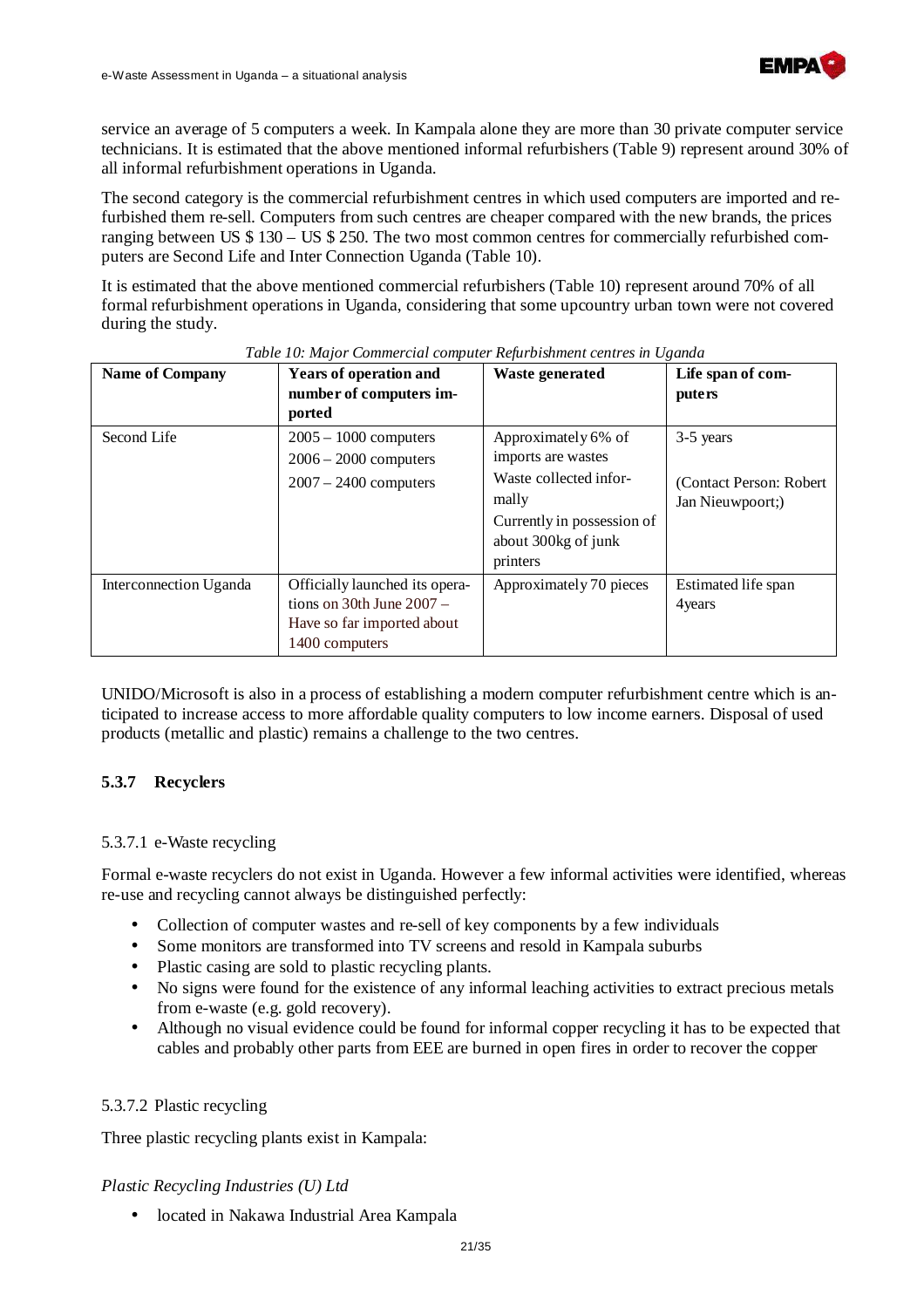

- This plant recycles 8 tones of plastic per month worth 8,000 Euros
- The plant recycles mainly Polyethylene Terephthalate (PET) and High Density Polyethylene (HDPE) plastics
- Plastic is bought directly from collectors (in Kg), manually sorted before being recycled
- The company plans for an extension to include recycling of other forms of plastic such as Polystyrene (PS) and ABS
- The owner of the plant (Alex Byaugaba) shows great interest to extend his operations to include plastic from e-waste, i.e. he suggested that he could run such a facility on behalf of the refurbishment centre
- According to his information a well pre-sorted ABS plastic from IT equipment (40% of all plastic in IT equipment) is worth  $\sim$ 2000 US\$/ton. Numbers from South Africa support this estimation where this kind if plastic is sold at a prize of 1800 US\$/ton to China.



*Figure 13: Plastics Recycling Industries (U) Ltd* 

#### *Sunshine Plastics Ltd*

- Located on Plot No 1 Sembule close, Nalukolongo industrial area , Kampala
- This plant has a lower turnover of about 2 tones per month and is located on a small piece of land
- The plant also recycles Polyethylene Terephthalate (PET) and High Density Polyethylene (HDPE) plastics only
- The proprietors buy computer casings from informal collectors and from Kampala City council landfill, and intend to export it to China
- For the two year the company has been in operation, approximately two tones of computer casings have been bought from the informal collector which since is piled in its premises. Assuming a plastic content of 5 kg per personal computer (desktop and screen) the plastic is originating from around 400 computers.

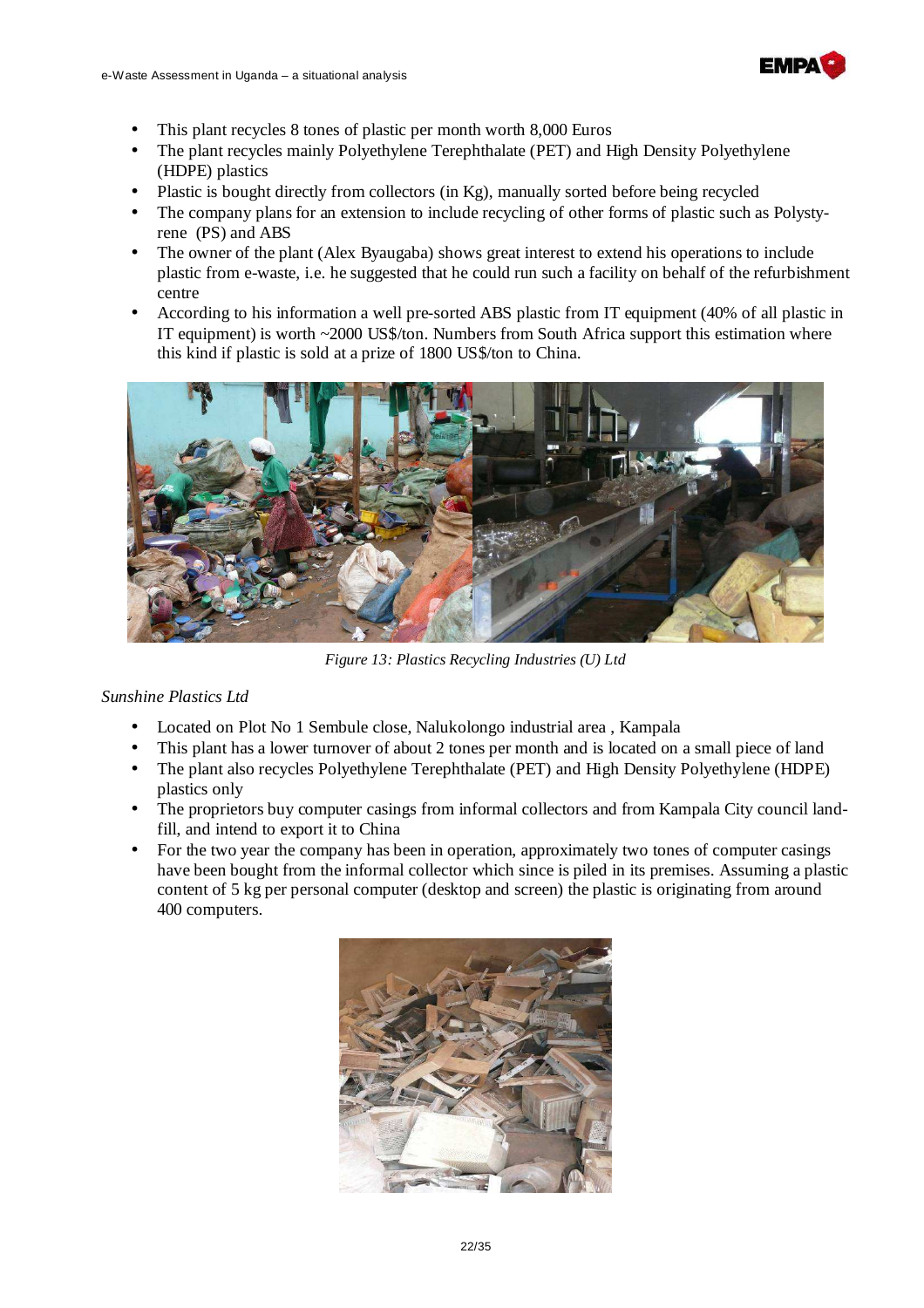

#### *Figure 14: Computer casings at Sunshine Plastics Ltd*

#### *Bwaise Plastic Recycling Plant*

- located in Katoogo Zone, Kawempe Division, 4 Km from Kampala City
- This plant can be categorized as an informal recycling plant and is located in a residential area
- Its capacity is only 700Kg a week, recycles only Polyethylene Terephthalate (PET) and collects plastic from hotels and dumping sites
- The plant sells its products to Sunshine Plastics Ltd for export to China



*Figure 15: A side View of Bwaise Plastic Recycling Plant* 

#### 5.3.7.3 Metal recycling

There are also metal recycling plants dealing in steel and aluminium of which two main ones were identified. One company buying copper could be identified as well, whereas there are no detailed information available for this company. There is a problem of copper theft in Uganda, especially with copper electric cables. It has to be assumed that metal recyclers are also buying copper from such informal sources.

#### *Steel rolling mills Ltd*

- located at Masese on the outskirts of East of Jinja town, 5km along Jinja- Tororo highway is equipped with some of the fine technologies in the recycling and manufacturing of steel products
- The company is equipped with a two twin 8-tons induction furnaces and is currently producing an average 30,000 metric tonnes of steel annually but has the capacity to produce over 50,000 Metric tonnes annually
- The company has established selling outlets in all major towns across the country to be able to meet the market its products as well as buy scrap metals from the locals
- The company's scrap metal collection provides many rural and urban collectors and transporters countrywide with steady incomes.

#### *Shumuk Aluminium Industries (U) Ltd*

- located on Plot 24 Mukabya Road Kampala Uganda, manufacture aluminium utensils for kitchen use and aluminium dinnerware
- Shumuk company also buys aluminium scrap from rural and urban collectors
- The company has a 4,200- metric-ton-per-year (t/yr) capacity but is only utilized to only 60% of its capacity due to a low supply of aluminium scrap

#### *H&H Ldt*

- buys copper products
- cable dismantling technique unclear (burning of cables to recover copper?)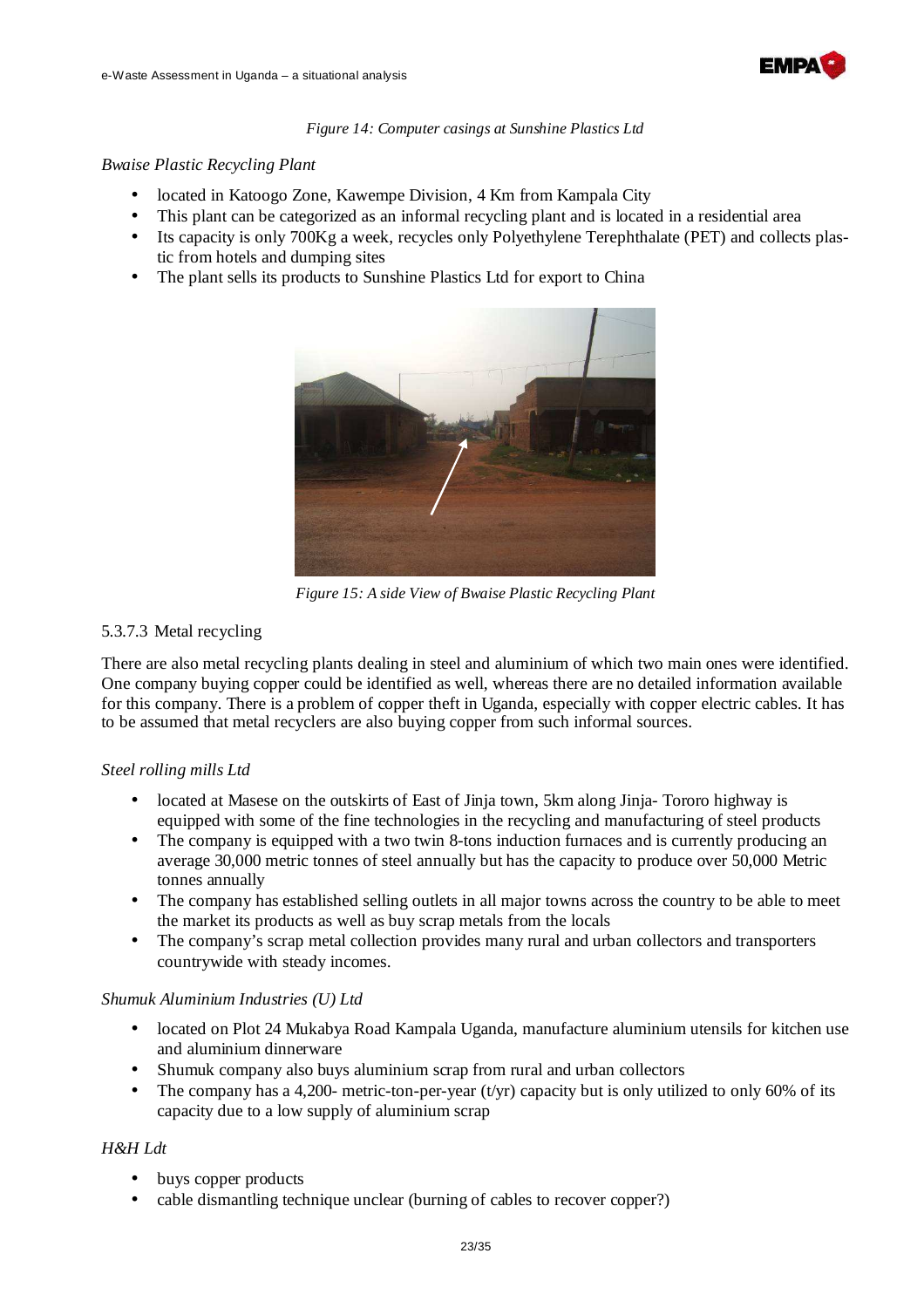



*Figure 16: Shumuk adverts for scrap purchase* 

#### **5.3.8 Downstream vendors**

It has been established that down stream vendors engage in the following activities:

- Resale of whole units Reselling e-scrap that has been collected in any marketplace to small workshops where various components are removed and assembled with those from earlier pieces, and assembled for re-sell.
- Refurbishing for reuse Replacing some or all of the parts with the aim of improving the e-scrap to bring it to a workable condition. Equipment may is then resold.
- Dismantling into parts and subassemblies Manually taking apart equipment into distinct components such as printed circuit boards with market value.
- Materials recovery Manually taking apart equipment into materials such as plastics and metals, to be sold into secondary recycling markets.
- Material processing Mechanically shredding or grinding equipment to capture plastics, metals, and/or glass which are also sold into secondary recycle markets.
- Copper components are sold to local welding practitioners.

#### **5.3.9 Final Disposers**

There are no disposal facilities in Uganda for Hazardous wastes. However, Kampala City Council (KCC) is responsible for the collection of all solid waste in Kampala, which is disposed of at Kiteezi landfill 8 km from the city centre. In other urban centres, the municipal councils have the responsibility to collect and dispose off all solid waste. The Kiteezi landfill is designated for non hazardous municipality waste and is operated as a containment type of landfill. It has an on site system for cleaning leachates (remains of chemicals and minerals from garbage).

Although the landfill is not supposed to receive hazardous waste, the control measures are insufficient that this kind of waste such as plastic gets mixed up with ordinary waste and deposited there. Plastic companies employ people who sort out the plastic (Figure 17) and is then transported to their premises.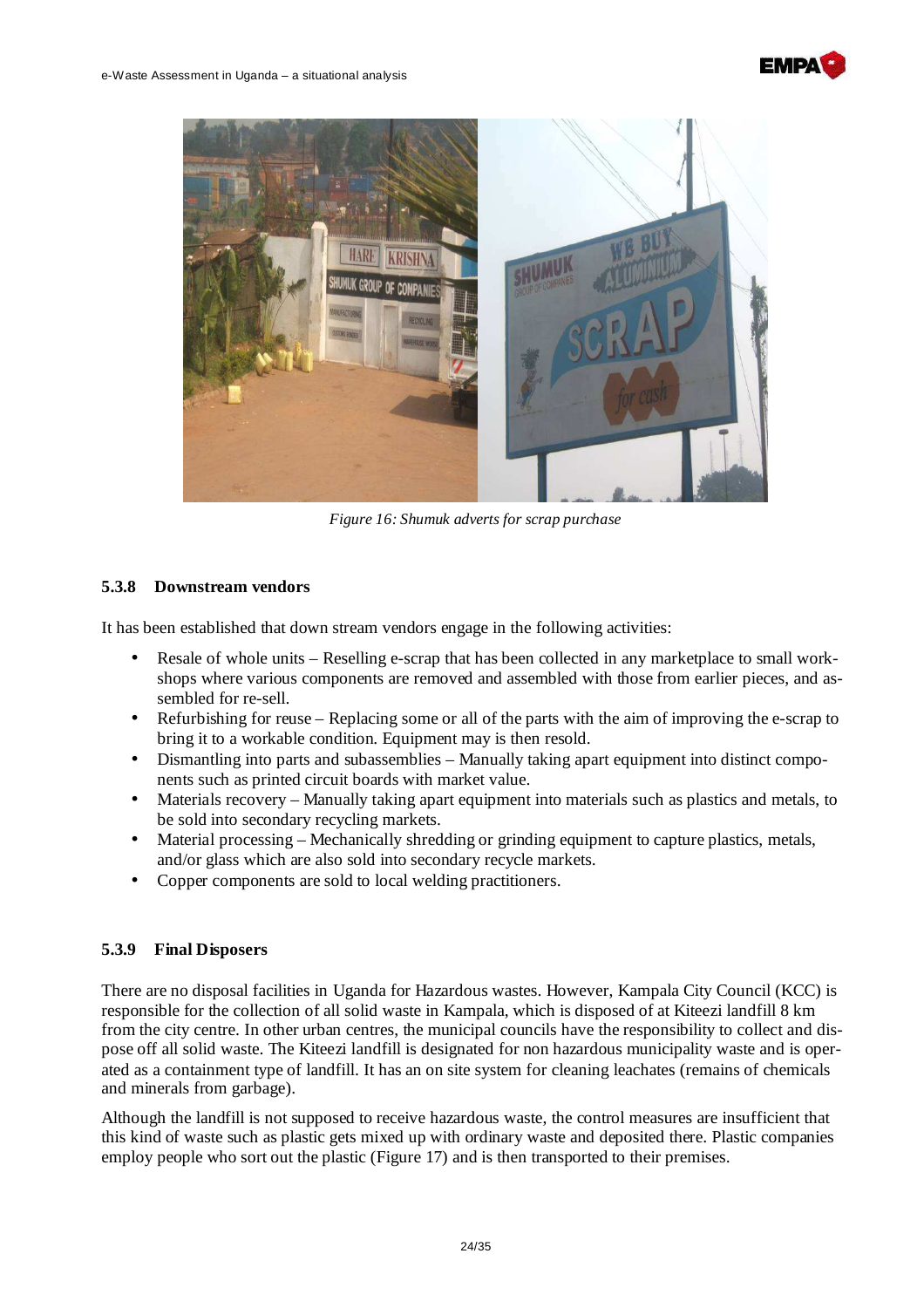



*Figure 17: A side view of Kiteezi landfill (left) and plastic waste sorted out (right)* 

#### **5.3.10 Most affected communities**

Since formal and informal e-waste recycling activities are very low there are currently no communities directly affected. Most affected could be the few informal collectors and dismantlers, who might get exposed to toxic substances during the dismantling and sorting process.

A possible e-waste collection process could boost the local's financial status as it is the case with metal and plastic waste. Some families make a living by selling waste.

#### **5.3.11 Other stakeholders**

#### *Government Organs*

Government organs that could have a stake in the generation and management of e-waste include:

- The Ministry of Environment through NEMA,
- Municipal authorities which are charged with the collection and disposal of solid waste
- the Uganda Cleaner Production Centre (UCPU) whose main objective is to introduce Cleaner Production (CP) practices to enterprises in Uganda in order to reduce operating costs through increased overall efficiency, especially in the use of materials and energy
- Ministry of Finance
- Ministry of Tourism Trade and Industry
- Ministry of Information and Communication Technology
- the Ministry of Education
- Uganda Investment Authority

#### *Universities*

- **Makerere University**
- Mbarara University of science and Technology
- Gulu University
- Kyambogo University
- other tertiary institutions within the country may also play a role in e-waste management since they are involved in training programmes in waste management in general.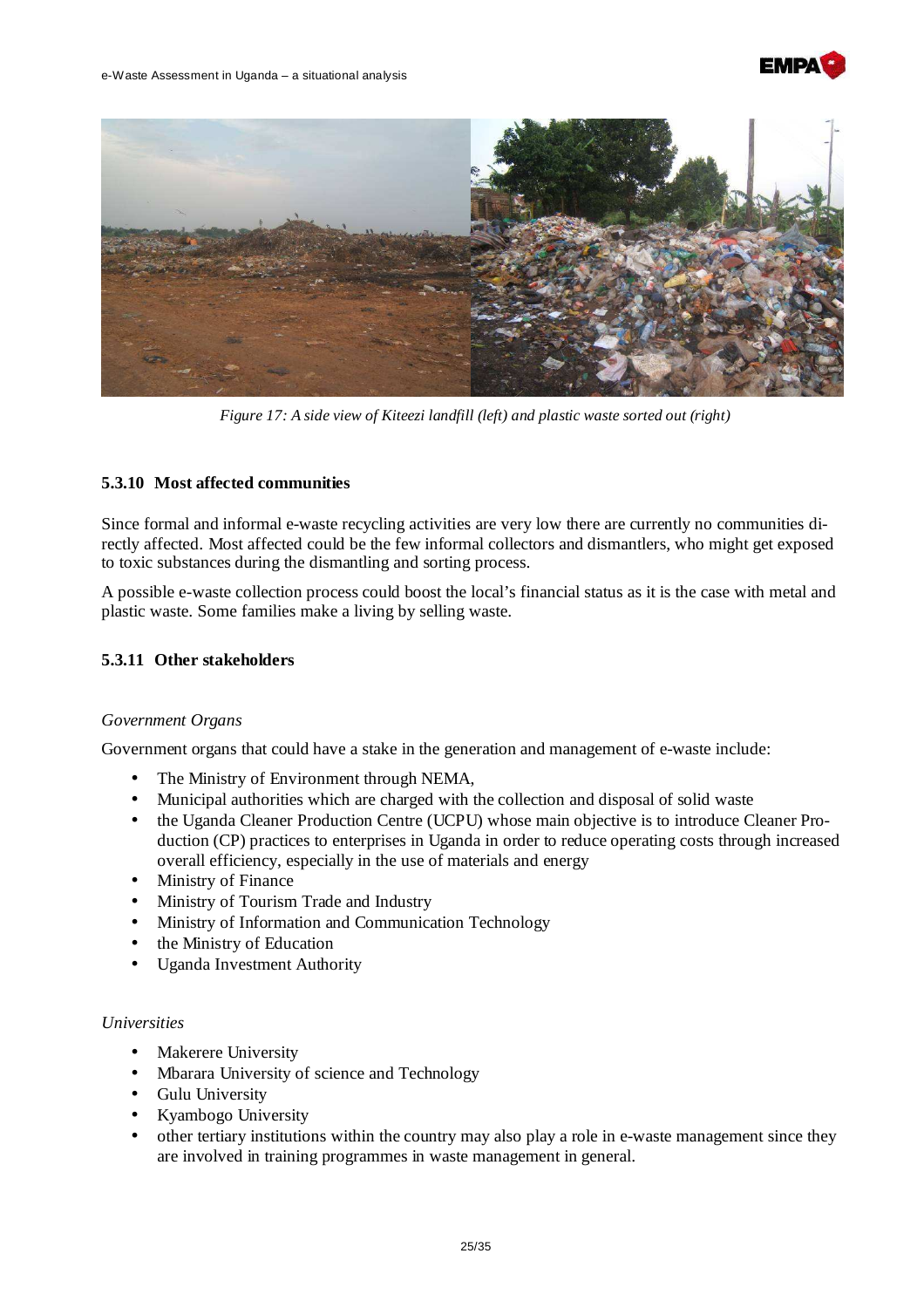

#### *Relevant industry associations*

- Uganda Manufactures Association whose objectives are to promote, protect and coordinate the interests of industrialists in Uganda
- Uganda Small Scale Industries Association
- Uganda Private Sector Foundation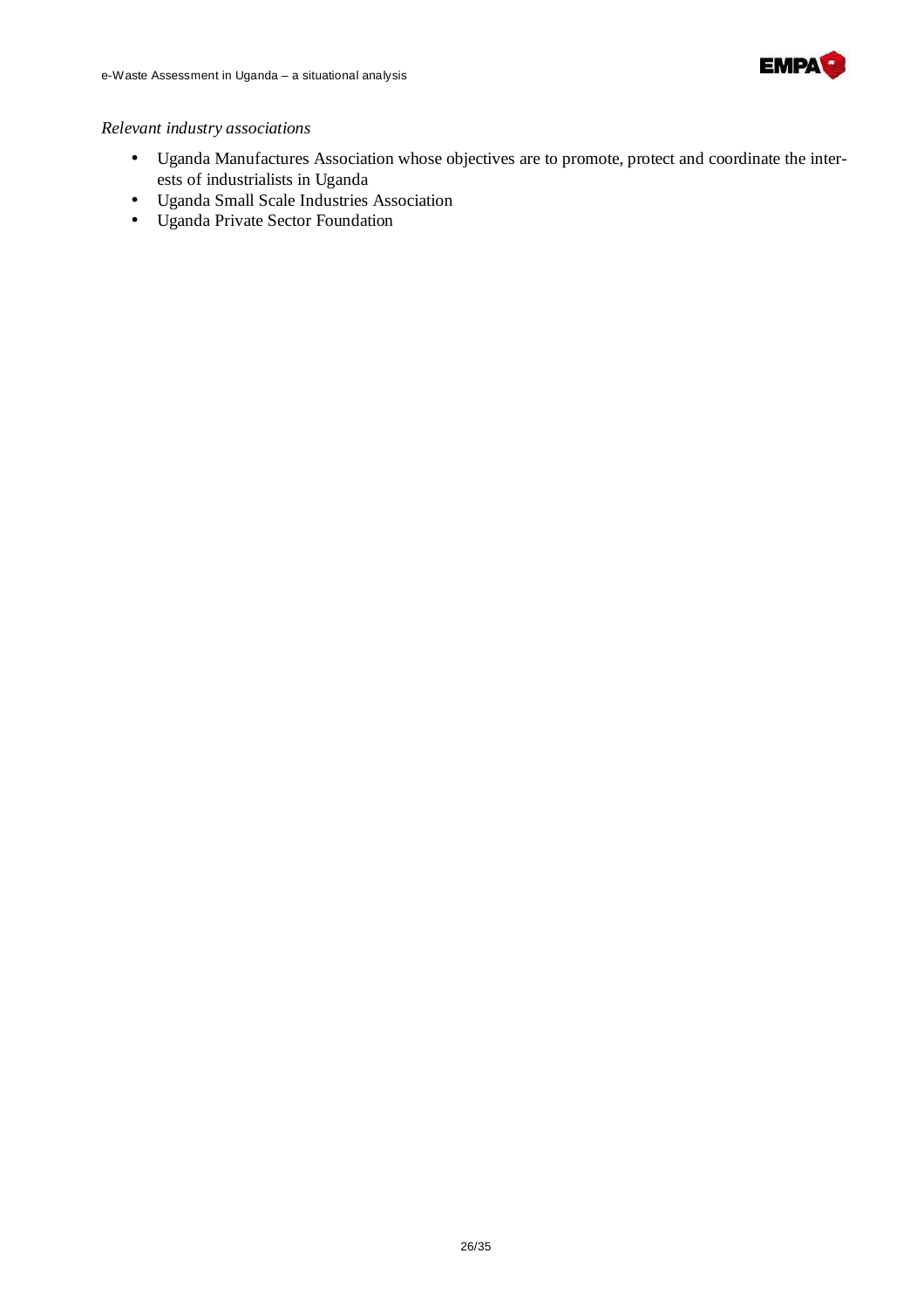

## **6 Massflow Assessment**

#### **6.1 Massflow system chart**

Figure 18 gives an overview of the different life cycle stages of a computer in Uganda. Main stages of the product are the import, the distribution via retailers and refurbishment centres and the consumption. Once the computer reaches its end-of-life (EOL) it might stay in storage at the consumer for some time(not shown in diagram), but eventually enters the waste stream. In the waste stream it either gets dumped informally or formally on dump and landfill sites or gets collected. In Uganda currently only informal collectors exist, who sort out plastics and metals and sell those fractions to existing plastic and metal recyclers. Remaining parts most probably are dumped or buried informally.



*Figure 18: Massflow diagram of computers in Uganda, current situation as of 2007* 

#### **6.2 Current massflows**

Current massflows were calculated for the year 2007. Table 11 summarizes the key data for the assessment as elaborated in chapter 5 "System Definition".

Massflows are presented in Figure 19. 29,000 computers were imported in 2007, whereas 4,000 of them were imported as second-hand computers (see Figure 4 on page21). Reported second-hand imports by the two major formal refurbishment centres in Kampala (see Table 10 on page 28) match this number. However this suggests that the imports of informal refurbishment centres do not show up in the import records of the Customs Department.

It was assumed that the installed base of computers in use was 300,000 in 2007. As discussed in chapter 5.3.4 "Consumers" this number could also be lower around 200'000. However it gives a realistic order of magnitude. Most of the installed computers are with governmental, educational and non-governmental or-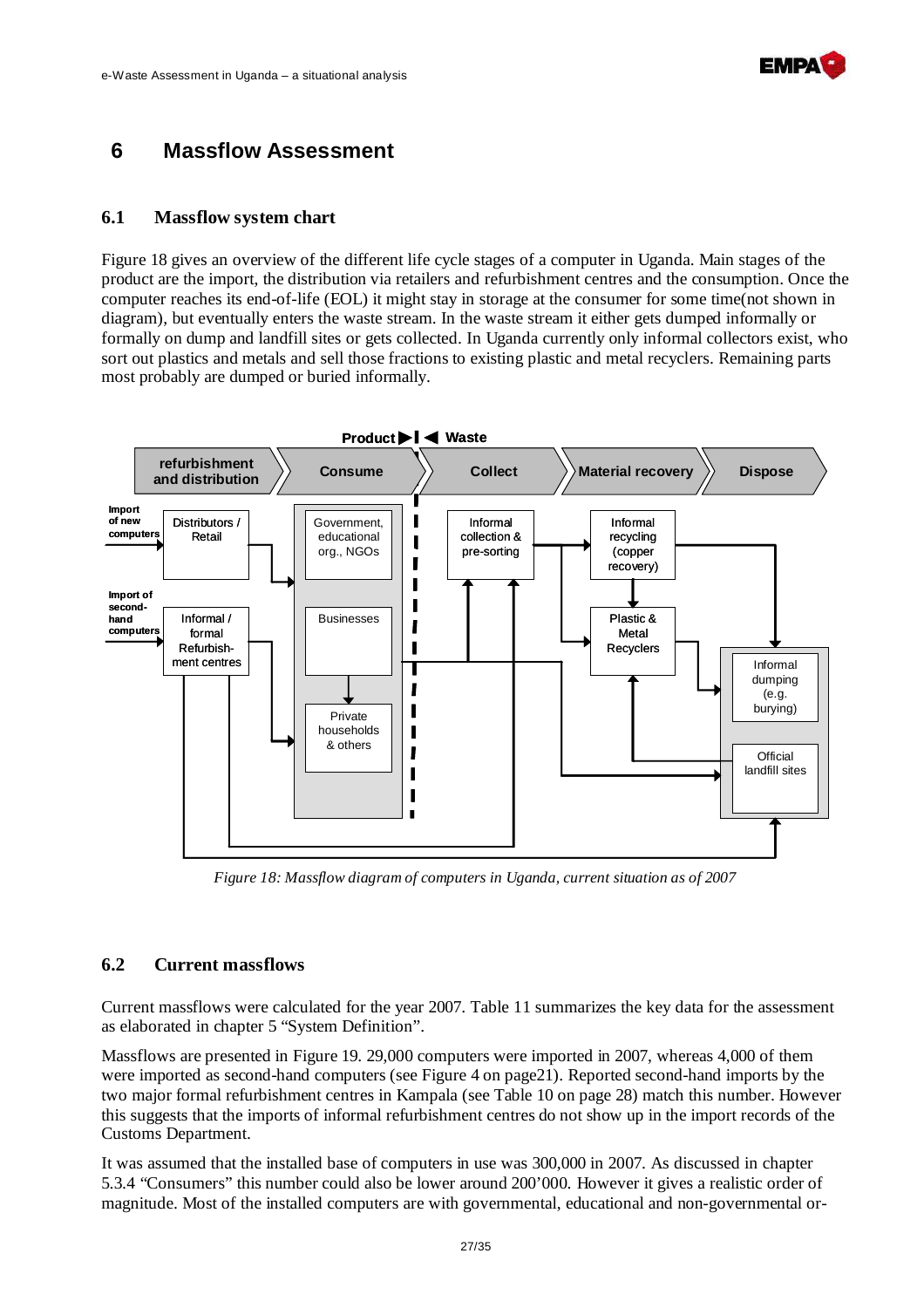

ganizations (74.3%), followed by businesses (18.6%) and private households (7.1%). It is assumed that the amount of new and second-hand computers is equally distributed among these consumer types.

Based on statistical data from the World Bank for Uganda and a constant distribution of new and secondhand computers a scenario was calculated for the generation of computer waste. The scenario assumes a life span of second-hand computers of 5 years and 9 years for new computers. The life span of new computers is a result of two usage stages: first use of about 4 years as it was reported by several businesses and a second use phase of 5 years according to the life span of a second-hand computer. Figure 20 shows the development of generated end-of-life (EOL) appliances from 1995 – 2007. It can be seen that a total of 53,000 computers should have reached their EOL in 2007.

However the field study in Kampala revealed that only a minor fraction of these appliances appears at informal collectors, plastic and metal recyclers and landfill sites. Roughly estimated only around a 1000 computers might be collected informally by individuals and another 1000 might be dumped either on official landfills or informally somewhere. It is thought that most of EOL equipment in Uganda simply stays in storage, even if it is not functioning anymore. This finding was confirmed orally by several consumers (e.g. schools). This means that until now most of the generated e-waste in Uganda has built up a stock. Assuming that only around 10% of EOL equipment currently reaches the waste stream the country might have up to 80,000 computer units in stock, which are not in use anymore. This equals to about 2,000 tons of computer waste (desktop unit and CRT screen) in total, which contains e.g. 80 tons of printed circuit boards and 400 tons of plastic. This numbers are hypothetical but represent a realistic order of magnitude.

| <b>Indicator</b>                                                        | Unit          | Value   | <b>Comments</b>                                                                                                                          |
|-------------------------------------------------------------------------|---------------|---------|------------------------------------------------------------------------------------------------------------------------------------------|
| Total installed base of personal computers                              |               | 300,000 | See Table 5 and Figure 10                                                                                                                |
| - Thereof installed in government, educational<br>institutions and NGOs | $\frac{0}{0}$ | 74.3    | See Figure 8                                                                                                                             |
| - Thereof installed in businesses                                       | $\frac{0}{0}$ | 18.6    | See Figure 8                                                                                                                             |
| - Thereof installed in private households (and<br>others)               | $\frac{0}{0}$ | 7.1     | See Figure 8                                                                                                                             |
| Imported computers                                                      |               | 29,000  | See Figure 4                                                                                                                             |
| - thereof second-hand imports                                           |               | 4,000   | See Figure 4                                                                                                                             |
| - Thereof new imports                                                   |               | 25,000  | See Figure 4                                                                                                                             |
| Life span of second-hand computers                                      | years         | 5       | See chapter 5.3.6 "Refurbishers"                                                                                                         |
| Life span of new computers                                              | years         | 9       | Assuming a first usage phase of 4<br>years (businesses) and a second usage<br>phase of 5 years (according to sec-<br>ond-hand computers) |
| Waste generated out of refurbishment opera-<br>tions                    | $\frac{0}{0}$ | 6       | Estimated amount by SecondLife<br>(Table 10)                                                                                             |

*Table 11: Key data for the massflow assessment of computers in Uganda in 2007*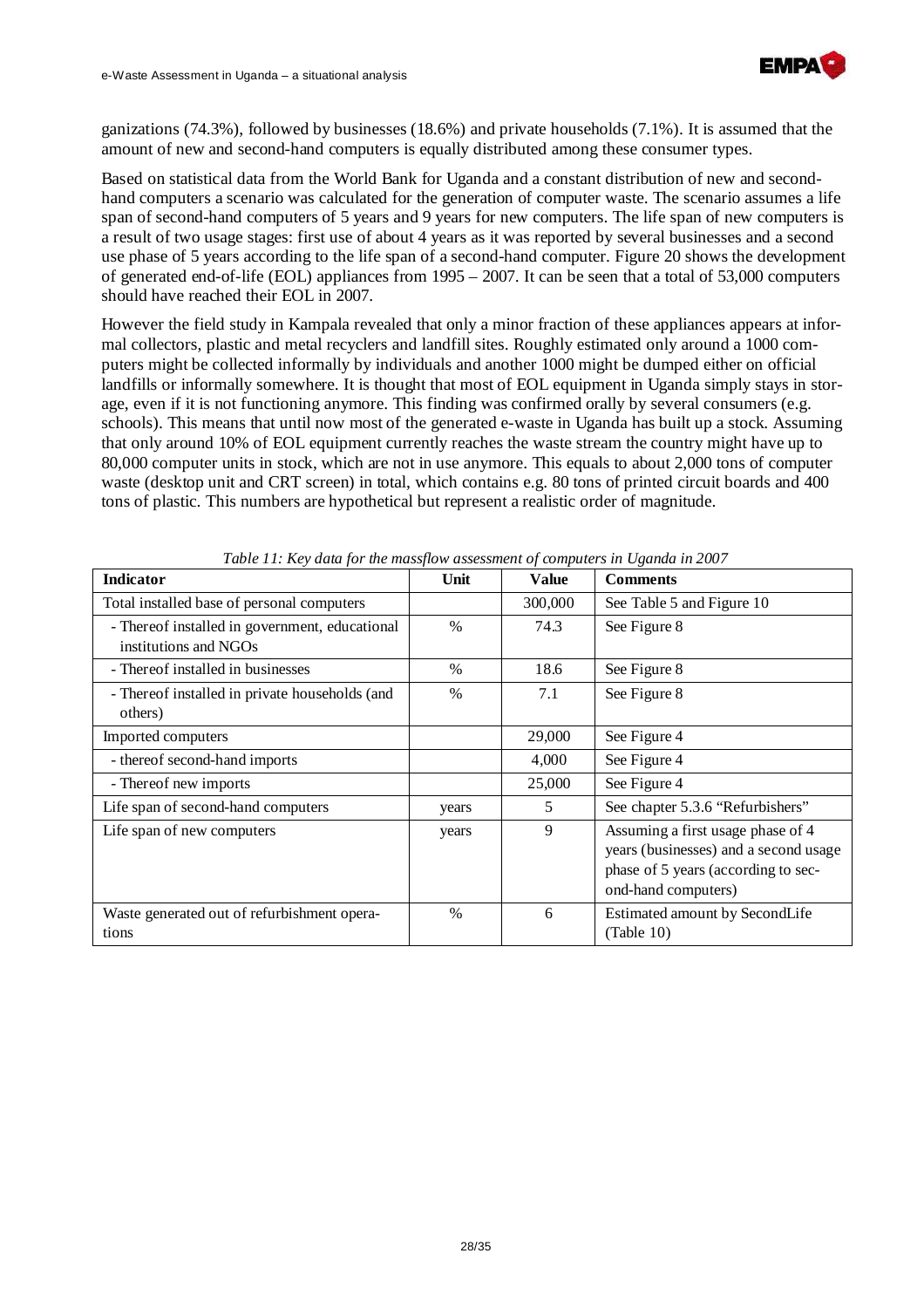



*Figure 19: Estimated computer massflow in Uganda for 2007 (in amount of computer units)* 



*Figure 20: Scenario analysis of generated end-of-life computers based on a life-span of second-hand computers of 5 years and new computers of 9 years*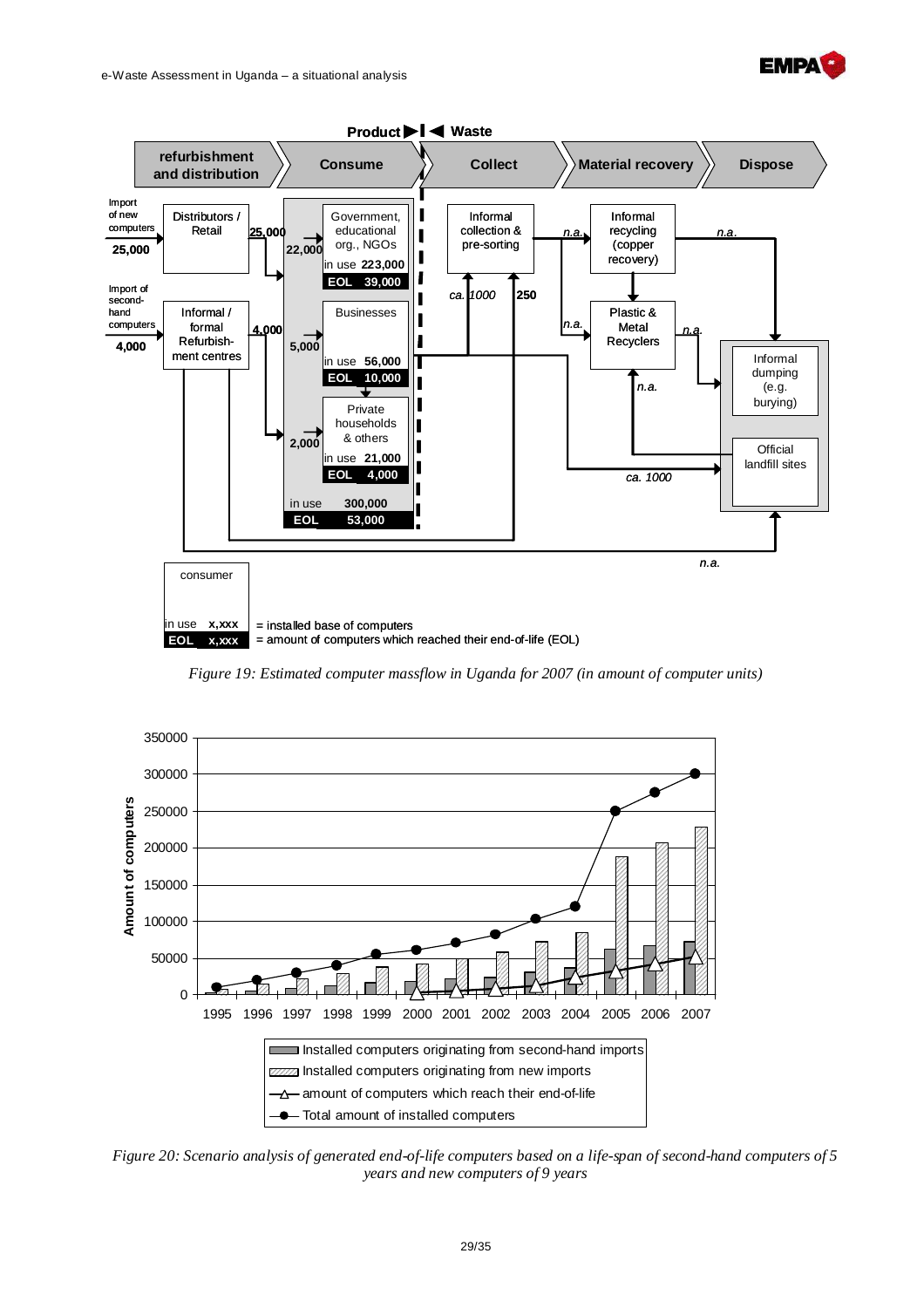

## **7 Impacts**

#### **7.1 Social**

Four sub-sectors have been considered decisive for a social impact analysis of e-waste management in Uganda. That is to say; Collection, Refurbishment, Material recovery mainly for recycling and final disposal.

- In general recyclable waste is viewed as a resource and income-generating opportunity.
- Electronic-waste is mostly handled by the informal sector and provides jobs for people that have difficulty accessing formal employment by;
	- o Collecting (and re-selling waste)
	- o Practicing re-pairs both formally and informally
	- o Recycling and
	- o Disposal
- Working with the informal sector will boost employment opportunities.
- Due to the fact that e-waste is currently handled informally, there is little regulation in place to safeguard the health of those who handle the equipment.
- There is lack of awareness among consumers and collectors of the potential hazards to human health and the environment of e-waste, crude 'backyard' recycling and other disposal practices. For example, workers handling plastic waste have no protective gear (see pictures in Figure 13, page 29)
- In an existing plastic recycling plant for example, employees are paid on a daily basis (at a rate of US \$ 3.5 per day) depending on availability of activities.
- In some instances, waste collection centres are located in residential (and predominantly slum area) and provide breeding centres for malaria spreading mosquitoes
- In general terms, there are social benefits in e-waste products, as they make goods available to lowincome people, raising standards of living. For example, an obsolete computer is bought at a cost approximately US \$ 20 by street vendors.
- Given that unregulated processing in Uganda generates income, there is a strong economic force driving the creation of an informal sector, which poses a challenge for enforcement of regulations.

#### **7.2 Environment**

Unlike other traditional solid waste in Uganda, the main environmental impacts of e-waste mainly arise due to inappropriate processing, rather than inherent toxic contents although drawing boundaries between secondary goods intended for reuse and waste materials may be a challenge.

- Presently the informal processing of e-waste in Uganda is not under any environmental monitoring and as a result, the crude methods used to reclaim materials from the e-waste are a potential for many kinds of pollutants being generated creating serious problems to ecological environment and human health.
- E-waste contains more than 1000 different substances, many of which are highly toxic. E-waste contains both valuable materials, such as gold and copper, as well as highly toxic substances, such as lead and mercury.
- The toxic substances such as lead may leach into ground water and in spring wells. In Kampala city, the majority of the population (87.66 %) has physical access to piped water or protected springs. However a recent water quality survey found most of the protected springs contaminated with heavy metals (Zn, Cr, Pb) and the source was traced to poor disposal methods of metallic waste, batteries, cells and waste from workshops.
- Polyaromatic hydrocarbons (PAHs), polychlorinated biphenyls (PCBs) and polybrominated biphenyl ethers (PBDEs) can also be generated through recycling plastics. The open burning of cables to recover copper produces highly toxic dioxin emissions, which are emitted to the ambient air.
- However, since the introduction of a modern system of environment management in Uganda in early 90s, there have been a lot of developments that have shaped the way the country manages the envi-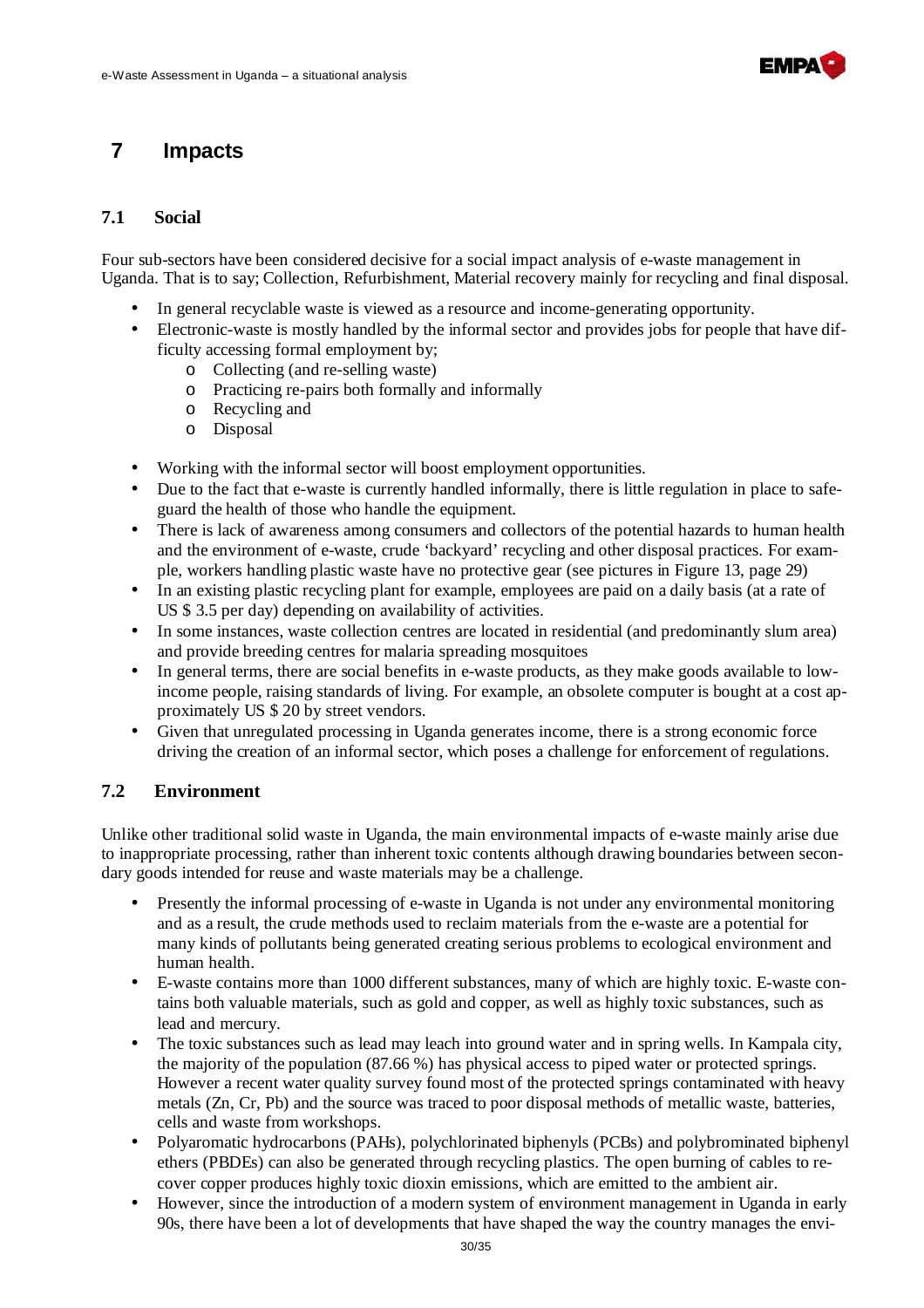

ronment. Key among these developments is the introduction of the requirement for Environmental Impact Assessment (EIA) for all development projects and activities that are likely to have significant impact on the environment, so that adverse impacts can be foreseen before they are implemented and ways and means identified to eliminate or minimize them, while the positive impacts could be maximized.

#### **7.3 Economy**

There are significant economic potentials if valuable materials in e- waste are recovered. The e-waste industry will provide income-generating opportunities for both individuals and enterprises, as waste is sold and traded among collectors, processors, second-hand dealers and consumers. For example:

- Plastic recycling Industry in Kampala exports are worth 8,000 Euros per month, has 23 permanent employees, over 20 causal workers and a countrywide network of collectors whose survival depends entirely on plastic waste collection
- The Steel Rolling Mills Company (which recycles steel products) provides employment to over 650 Ugandans and has trimmed the country's imports of steel, saving the country US\$ 25 million per year.

High investment costs and costs related to environmental compliance are economic disincentives to e-waste recycling within Uganda.

- Government financial priorities are at the moment, Universal education, primary health, agriculture and defence.
- National environment laws require a developer of any project to carry out an environmental impact assessment, establish possible impacts, and put in place measures to mitigate them. In addition, the developer is required to carry out a routine self monitoring process. All these processes are fully financed by the developer. For example:
	- o Steel Rolling Mills is in the process of acquiring a fully computerized spectrometer to reinforce the chemical laboratory as a means of carrying out self monitoring in addition to the routine chemical analyses in its operations. This will cost the company close to US \$ 200,000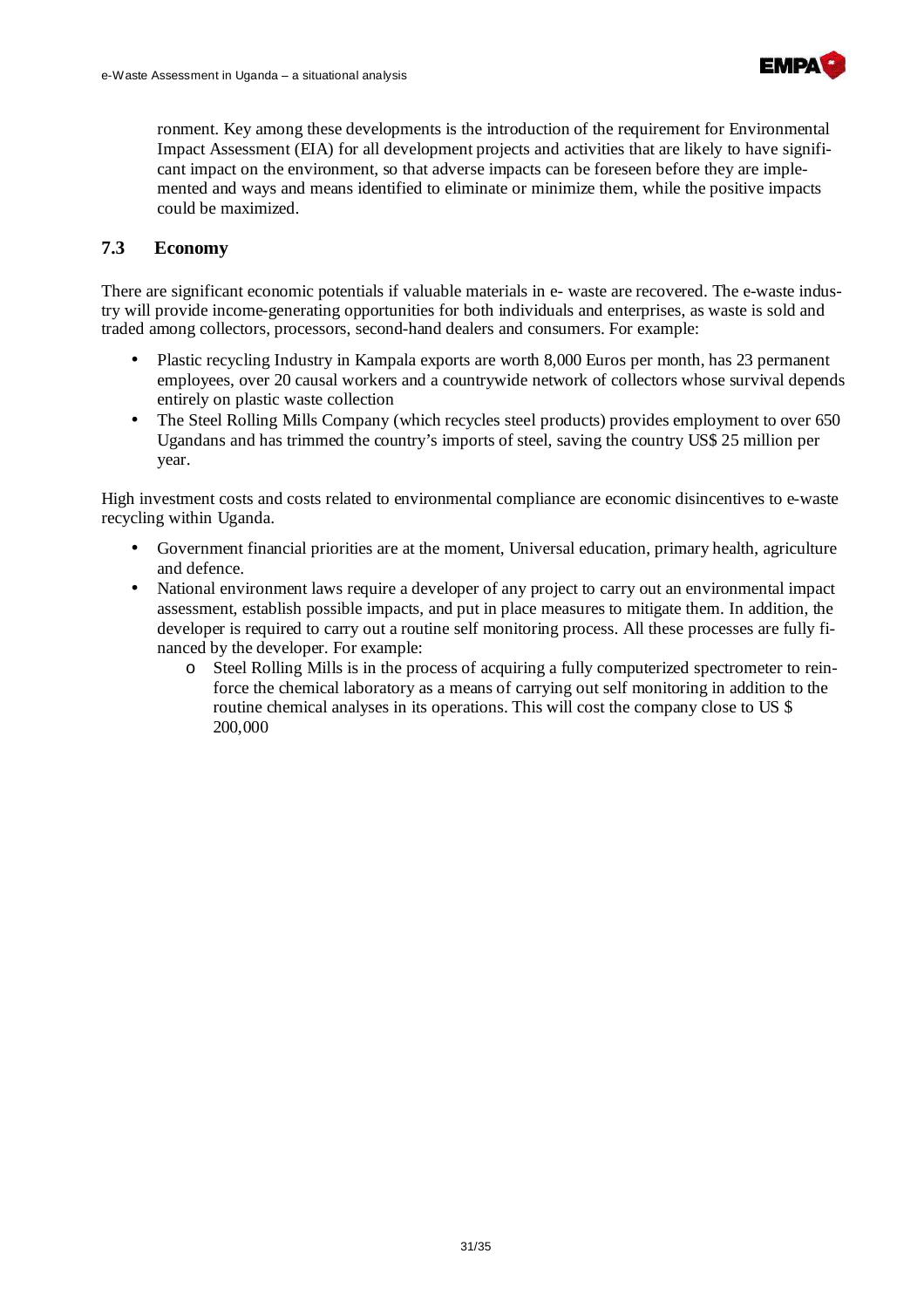

# **8 Conclusion**

#### **8.1 Strengths and Weaknesses of the Current Situation**

Due to the relatively young development of Uganda in ICT equipment, until now, the country mainly was building up stocks of end-of-life computers, which are entering the waste stream only in small quantities. Thus currently the problem seems to be minor. However this investigation shows that up to 80,000 PCs which are not in use anymore might be in stock. Considering the recent development in ICT imports of new and second-hand equipment it is expected that considerably more e-waste will show up on the street in short time. Hence it is the right time for Uganda to engage in addressing the problem of increasing e-waste volumes. Waiting too long with actions bears the risk of a developing informal sector, with all its social and environmental drawbacks.

Main strengths of the current situation:

- The national policy and legislation framework offers opportunities to include e-waste management.
- The total amount of installed computers in Uganda is still very low, i.e. the problem of adverse impacts of computer waste generation is currently low.
- The problem of imported computer junk seems to be minor; most of imported second-hand computers seem to be functioning.
- Most computers in use are held with governmental, educational, and non-governmental organization, which supports an easier control over generated e-waste.
- Computers reaching their end-of-life are mostly stored by their owners and not dumped.
- Experiences from informal collection systems exist from the recycling of plastics and could partly be transferable to e-waste collection.
- There is a recycling industry, which could absorb the plastic and ferrous metals and aluminium fractions (Table 12).

Main weaknesses of the current system:

- There is no specific policy or legislation for e-waste management.
- There is no special infrastructure available for the formal collection and recycling of e-waste.
- The few informal activities associated with e-waste might lead to the exposure of individuals to hazardous substances and local pollution of the environment.
- Dumping of computer waste on official landfills, informal dump sites and burying might lead to an increase of pollutants in spring water in their vicinity.
- There is no infrastructure available for the disposal of the hazardous fraction from e-waste (Table 12).
- Uganda is a land-locked country which complicates the export of problematic e-waste fractions, which cannot be treated in the country.
- There is a general lack of awareness among consumers and collectors of the potential hazards of ewaste to human health and the environment.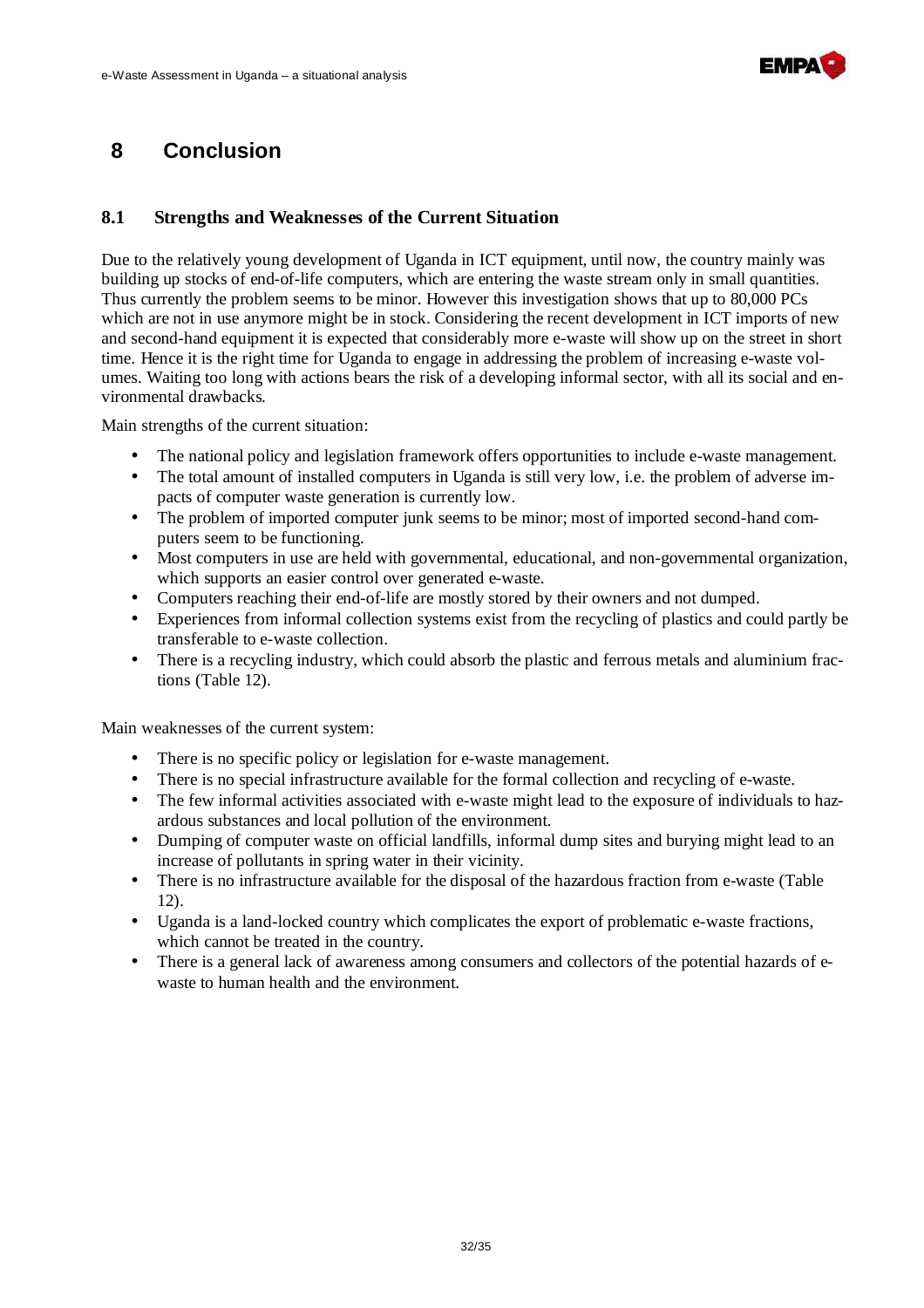

| <b>Material fraction</b>                                                            | Recycling and dis-<br>posal in Uganda | <b>Possible downstream</b><br>partners                                                                                                                                                                                                                                       | <b>Comments</b>                                                                                                                                                                                                                                                                                                                                                                              |
|-------------------------------------------------------------------------------------|---------------------------------------|------------------------------------------------------------------------------------------------------------------------------------------------------------------------------------------------------------------------------------------------------------------------------|----------------------------------------------------------------------------------------------------------------------------------------------------------------------------------------------------------------------------------------------------------------------------------------------------------------------------------------------------------------------------------------------|
| Plastic                                                                             | partially                             | Plastic Recycling Indus-<br>tries (U) Ltd                                                                                                                                                                                                                                    | Needs investments for upgrading the<br>local recyclers<br>Selling the fraction generates income                                                                                                                                                                                                                                                                                              |
| Ferrous metals                                                                      | yes                                   | Steel rolling mills Ltd                                                                                                                                                                                                                                                      | Selling the fraction generates income                                                                                                                                                                                                                                                                                                                                                        |
| Aluminum                                                                            | yes                                   | Shumuk Aluminium In-<br>dustries (U) Ltd                                                                                                                                                                                                                                     | Selling the fraction generates income                                                                                                                                                                                                                                                                                                                                                        |
| Copper                                                                              | partially                             | H&H Ltd.                                                                                                                                                                                                                                                                     | Cable dismantling technique unclear<br>(possibility that cables are burned for<br>copper recovery)<br>Selling the fraction generates income<br>Exporting bears the danger of stimulat-<br>ing copper robbery                                                                                                                                                                                 |
| Printed wiring<br>boards (PWB con-<br>taining precious<br>metals)                   | no                                    | Not available in Uganda,<br>export to Europe or Asia.                                                                                                                                                                                                                        | Although PWB need to be transported<br>to the next harbour it is expected that<br>the sale of these fraction to a global re-<br>finery can generate income<br>Finding a partner e.g. in Kenya could be<br>an advantage.                                                                                                                                                                      |
| CRT tubes (contain-<br>ing lead, beryllium,<br>phosphor, etc.)                      | no                                    | Needs a hazardous waste<br>treatment facility (special<br>incineration or controlled<br>landfill) which is not<br>available in Uganda.<br><b>Export to Europe</b>                                                                                                            | Metal smelters might be able to use<br>CRT glass partially as a substitute for<br>sand as a fluxing material. However the<br>environmental impacts of such a solu-<br>tion would have to be evaluated care-<br>fully. A metal smelter might take the<br>tubes for free. Otherwise the tubes need<br>to be exported to specialized recycling<br>companies e.g. in Europe, which is<br>costly. |
| Hazardous fraction<br>(PCB in capacitors,<br>mercury in back-<br>lights, batteries) | no                                    | Needs a hazardous waste<br>treatment facility (special<br>incineration or controlled<br>landfill) which is not<br>available in Uganda,<br>Smaller capacitors and<br>batteries can be left on the<br>PWB when sold to inter-<br>national smelters.<br><b>Export to Europe</b> | Needs either investment into a local<br>hazardous waste treatment facility or<br>needs to be exported to specialized fa-<br>cilities abroad (e.g. to Europe)                                                                                                                                                                                                                                 |

*Table 12: Recycling options in Uganda for different waste streams generated by a personal computer* 

#### **8.2 Recommendations for the UNIDO/Microsoft refurbishment initiative**

Results of this study underline that the idea to address the e-waste problem within the UNIDO/Microsoft refurbishment initiative was well anticipated. The initiative could play a pioneer role in Uganda in the responsible treatment of EOL computers. According to the results as summarized in Table 12 the manual disassembly of computer waste and further sales of the resulting material fractions can generate income for some of the fractions. Studies from China and South Africa suggest that the manual disassembly of a desktop computer (without screens) can generate net revenues around 1-1.5 US\$. These results are based on theoretical scenarios and highly depend on the availability of local recycling and disposal infrastructure as well as the ability to export specific fractions. However the correct disposal of the problematic fractions (especially CRT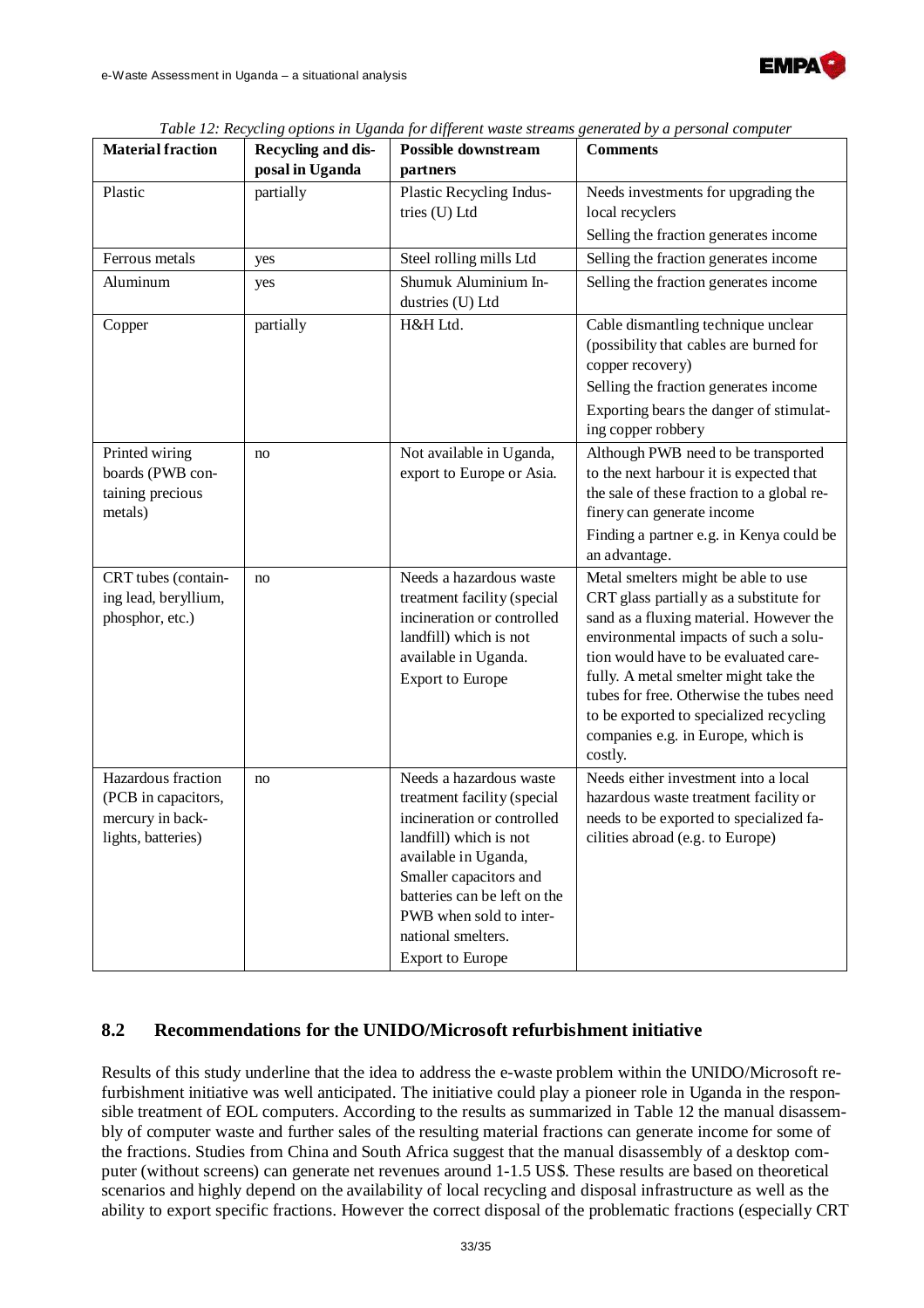

screens and batteries) will cost money. E.g. in South Africa the sustainable disposal of CRT screens (involving the export of the leaded glass) was calculated to be around 1-2 US\$ per item. It is expected that the sustainable recycling of computer waste in Uganda cannot be paid by the intrinsic value of the computer unit's material content.

Based on this study it is recommended to develop a business case for a material recovery facility (MRF) associated with the UNIDO/Microsoft refurbishment initiative. The associated cost analysis should especially focus on revenues through the sale of material fractions, investment costs for infrastructure and equipment, labour costs, transport costs and disposal costs. The business case should also quantify the job creation potential. It is suggested to assess the following information:

- Up-stream partners: on one-hand side a refurbishment centre alone will only generate low volumes of e-waste. On the other hand-side there is an increasing demand for a MRF for e-waste in Uganda and currently stored EOL appliances most probably offer a steep start (large enough volumes) for operations. It is recommended that this analysis should include in a first stage governmental, educational and non-governmental organizations and big businesses in Kampala. Private households possess only a small portion of the installed computer base in Uganda and are usually harder to reach via a collection system. E-waste generated in other parts of the country could be included once a MRF is running in Kampala either through a centralized system in Kampala or a decentralized system including other pre-processing facilities.
- Opportunities for a suitable collection system: The currently informal collection activities and established collection strategies by the plastic recyclers should be considered. However, when first aiming at the large e-waste generators (e.g. government), this might be a second priority.
- Downstream partners in Uganda: Based on the stakeholder analysis (especially the plastic and metal recyclers) possible recycling partners for different material fractions should be assessed in more detail.
- Down-stream partners in neighbouring countries and overseas: Especially problematic fractions, such as CRT tubes, PCB containing capacitors, etc. might need a disposal solution abroad. But also valuable fractions such a printed circuit boards yield better revenues when sold directly to a global professionalized smelter (Boliden/Sweden, Umicore/Belgium, etc.)
- Strategies to pay for the non-viable part of e-waste recycling: As outlined above it is expected that the sustainable recycling of computer waste in Uganda cannot be paid by the intrinsic value of the computer unit's material content. The UNIDO/Microsoft refurbishment initiative will need to have a strategy to cover recycling and disposal costs.
- Opportunities for other e-waste categories to be included: this study only focuses on personal computers and partly on printers. However other electrical and electronic equipment might be easily included in a MRF (especially other ICT equipment and consumer electronics)

It is also recommended that the UNIDO/Microsoft initiative pro-actively gets involved in a national stakeholder process, which could drive national policy and legislation and initiatives from the private (ICT) sector (corporate social responsibility programmes, take back programmes by large global manufacturers, etc.)